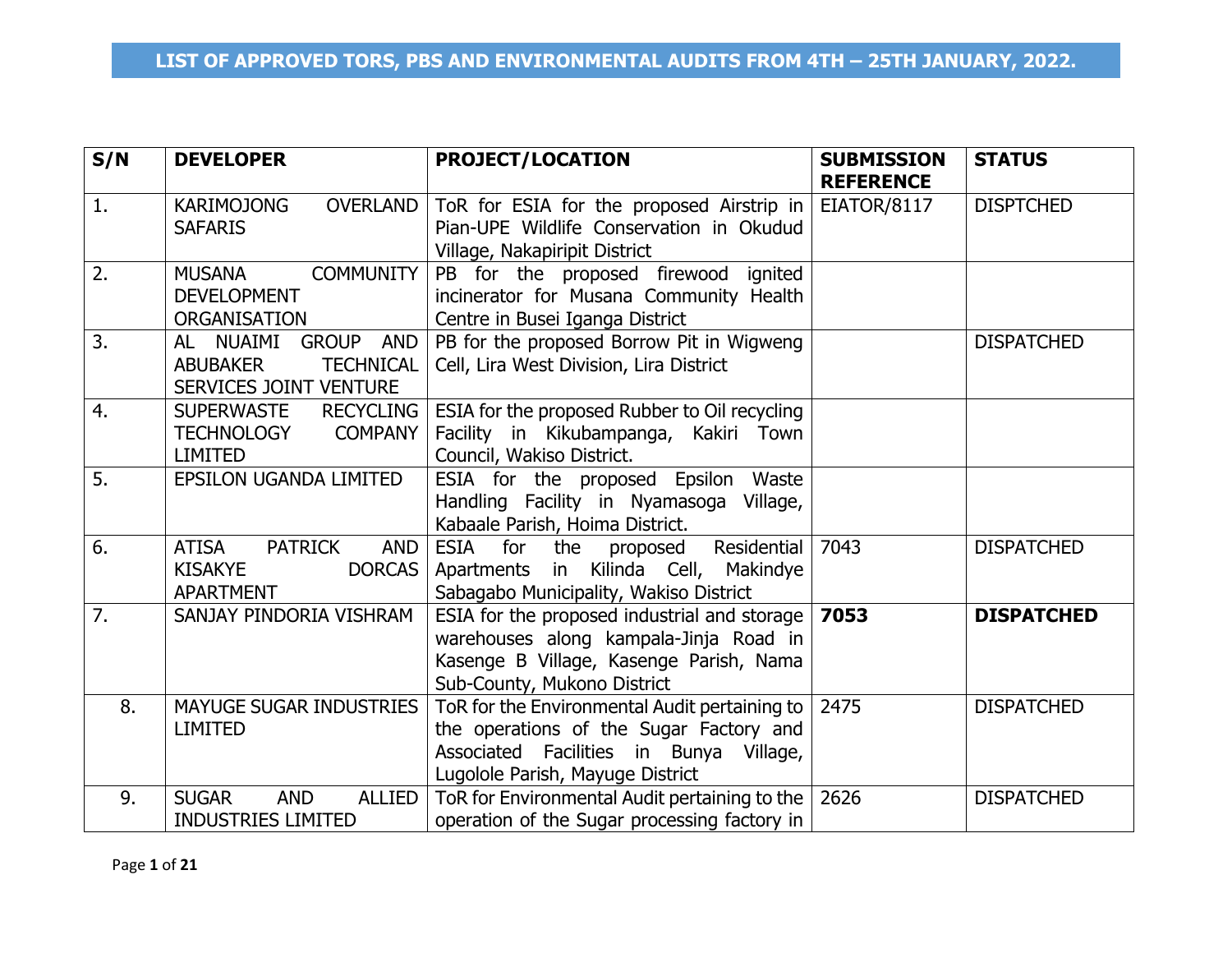|     |                           | Bwayuya Village, Namugongo Sub-County,<br>Kaliro District.                                                                                                                                    |      |                   |
|-----|---------------------------|-----------------------------------------------------------------------------------------------------------------------------------------------------------------------------------------------|------|-------------------|
| 10. | OILCOM (U) LIMITED        | ToR for carrying out an Environmental Audit  <br>for Oilcom Mukono Fuel Station along<br>Kampala- Jinja Road on Plot 762, Block 107<br>in Lower Lowanga Zone                                  | 2653 | <b>DISPATCHED</b> |
| 11. | OILCOM (U) LIMITED        | ToR for carrying out an Environmental Audit<br>for Oilcom Jinja Fuel Station along Clive Road<br>on Plot 2-12, in East Zone Central, Jinja City                                               | 2655 | <b>DISPATCHED</b> |
| 12. | OILCOM (U) LIMITED        | ToR for carrying out an Environmental Audit<br>for Oilcom Equator Fuel Service Station along<br>Kampala- Masaka High Way on Plot 60, Block<br>260-61, in Kayabwe Village, Mpigi District.     | 2656 | <b>DISPATCHED</b> |
| 13. | OILCOM (U) LIMITED        | ToR for carrying out an Environmental Audit<br>for Oilcom kumi Fuel Service Station along<br>Soroti Road on plot No 17/19, in Baza Zone<br>!, Bazaar Ward, Kumi Municipal Council             | 2564 | <b>DISPATCHED</b> |
| 14. | MAHATHI INFRA (U) LIMITED | ToR for Carrying out an Environmental<br>Compliance Audit (ECA) for the Barge<br>Building Yard and Workers Campsite on plots<br>5 and 185, Bugiri-Bukasa Village in Wakiso<br><b>District</b> |      |                   |
| 15. | <b>VIVO ENERGY UGANDA</b> | ToR and 'Scoping report for Environmental<br>Audit for Selected Vio-Shell Retail outlets in<br>Uganda                                                                                         |      |                   |
| 16. |                           |                                                                                                                                                                                               |      |                   |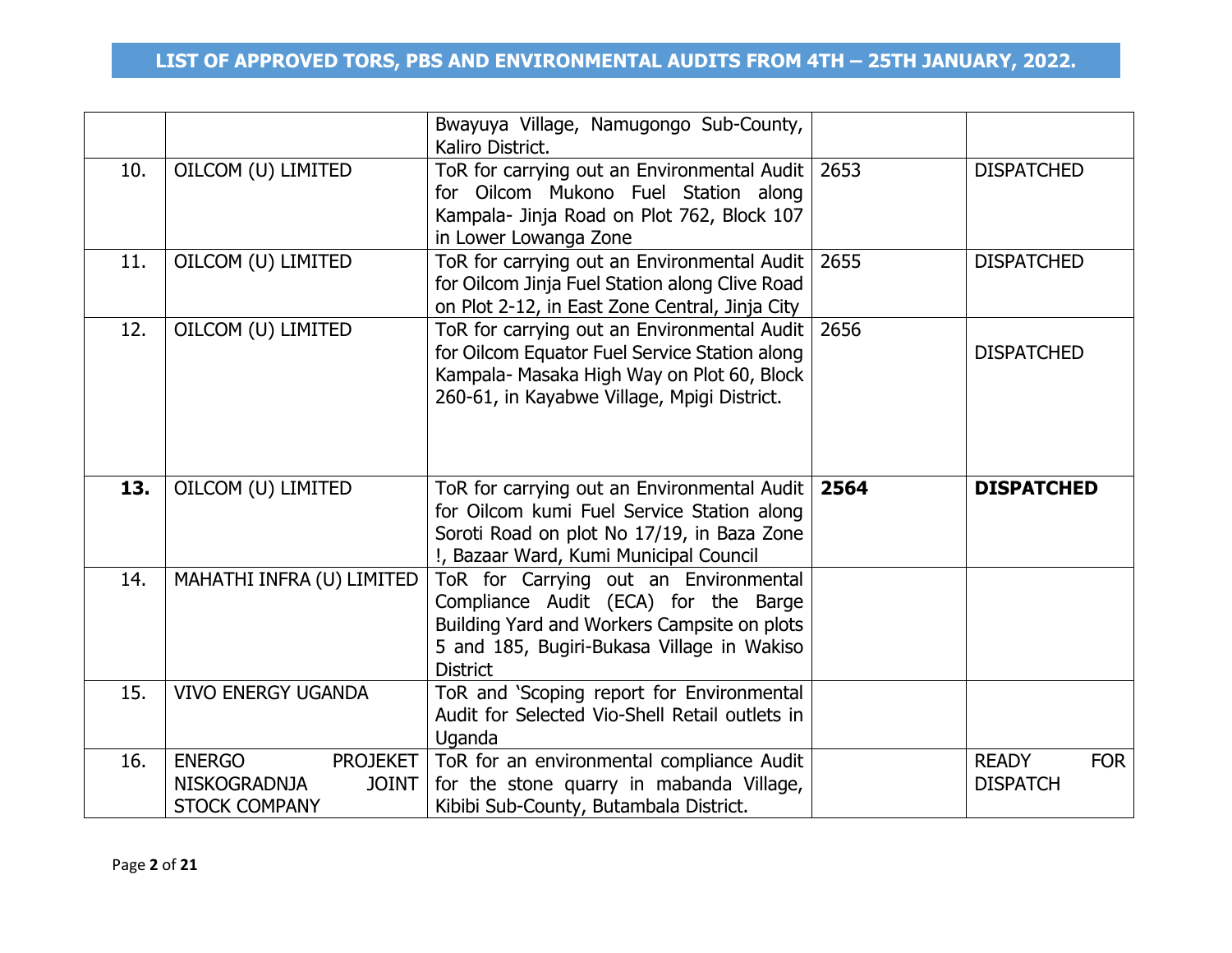| 17. | <b>CNOOC UGANDA LIMITED</b>                                      | ToR for the Compliance Environmental Audit<br>for CNOOC facilities and operations in<br>Kingfisher field development area (KFDA)                                                                                                |      | <b>DISPATCHED</b>                             |
|-----|------------------------------------------------------------------|---------------------------------------------------------------------------------------------------------------------------------------------------------------------------------------------------------------------------------|------|-----------------------------------------------|
| 18. | <b>MPANGA</b><br><b>HYDRO</b><br><b>UGANDA</b><br><b>LIMITED</b> | ToR for Environmental and Social Audit for<br>the construction activities of Nyamwamba II<br>Dydro Power Project in Kyambogho Village,<br>Kilembe Sub-County, Kasese District                                                   |      | <b>READY</b><br><b>FOR</b><br><b>DISPATCH</b> |
| 19. | <b>HENLEY</b><br><b>PROPERTY</b><br>DEVELOPERS LIMITED           | ToR for the Environmental Compliance Audit  <br>for the material storage warehouses located<br>on plots 314 and 318, in Kirokole zone,<br>Kawmpe I parish, Kawempe<br>Division,<br>Kampala District.                            | 2722 | <b>DISPATCHED</b>                             |
| 20. | <b>GREENEWUS</b><br><b>ENERGY</b><br><b>AFRICA LIMITED</b>       | ToR for carrying out Environmental Audit<br>pertaining to the Kakaka Small Hydropower<br>Plant located in Buhati Village Buhati Parish,<br>Kasese District.                                                                     |      | <b>READY</b><br><b>FOR</b><br><b>DISPATCH</b> |
| 21. | <b>SM HYDRO LIMITED</b>                                          | ToR for carrying out the Environmental Audit<br>pertaining to the Muyembe Mini Hyropower<br>Project in Kaptchorwa and Bulambuli Districts                                                                                       |      | <b>DISPATCHED</b>                             |
| 22. | <b>TOTAL</b><br>ENERGIES EP UGANDA B.V                           | ToR for the Environmental Audit for Tilenga<br>Project-                                                                                                                                                                         |      | <b>DISPATCHED</b>                             |
| 23. | ZHONG BANG INDUSTRIES<br>CO. LIMITED                             | ToR for undertaking the Environmental Audit<br>for the Plywood manufacturing factory<br>located along Kampala-Masaka Highway on<br>Block 269, plot 151, Jindira Village, Kayabwe<br>Parish, Nkozi Sub-County in Mpigi District. | 2701 | <b>DISPATCHED</b>                             |
| 24. | KIRI BOTTLING COMPANY<br><b>LIMITED</b>                          | ToR for undertaking the Environmental Audit<br>of Kiri Bottling Company Effluent Treatment                                                                                                                                      | 2701 | <b>DISPATCHED</b>                             |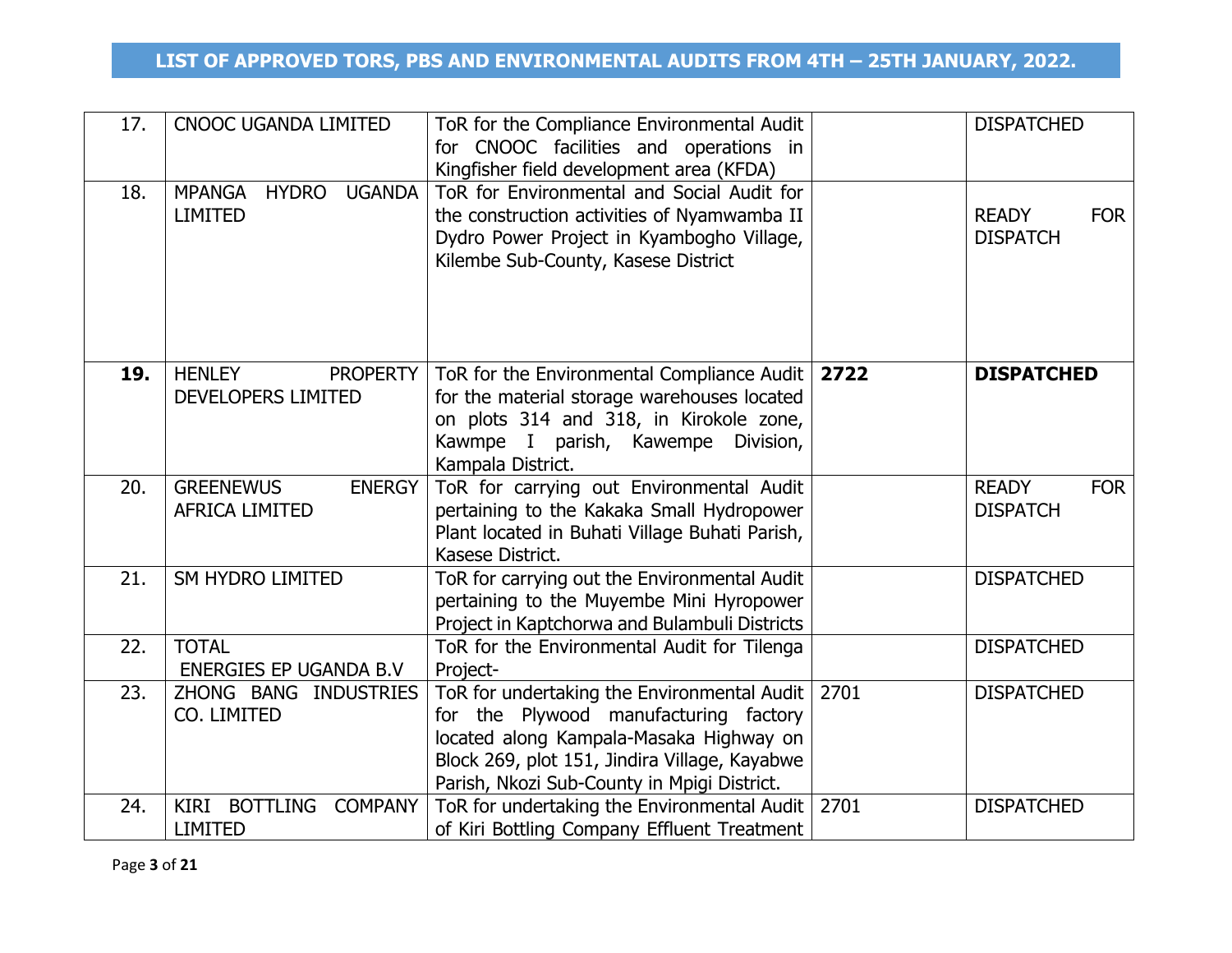|     |                                                         | Plant located on plot 81, Block 101, Bombo<br>Road, Watuuba Zone, Kasangati Town<br>Council, Wakiso District                                                                                                                               |      |                   |
|-----|---------------------------------------------------------|--------------------------------------------------------------------------------------------------------------------------------------------------------------------------------------------------------------------------------------------|------|-------------------|
| 25. | <b>JAMBO ROSES LIMITED</b>                              | ToR for the Environmental Audit of Jambo<br>Roses Flower Farm in Buswa Village, Kiswa<br>Parish Kajjansi Town Council Wakiso District.                                                                                                     |      | <b>DISPATCHED</b> |
| 26. | <b>DOTT SERVICES LIMITED</b>                            | ToR for an Environmental Compliance Audit   2675<br>for a workers' Camp and Fuel Storage Facility<br>in Tirinyi Sub-County, Kibiku District.                                                                                               |      | <b>DISPATCHED</b> |
| 27. | <b>G.M. SUGAR LIMITED</b>                               | ToR for the Environmental Audit pertaining to<br>the operations of the Sugar Factory and<br>Associated Facilities in Lugazi II Village, Njeru<br>Municipality in Buikwe District                                                           |      |                   |
| 28. | <b>JAMEASTER</b><br><b>INVESTMENT</b><br><b>LIMITED</b> | Environmental Compliance Audit for the<br>Jameaster Stone Quarry located on plot 23<br>block 432, Bbogo Village Kiringo Parish,<br>Ngongwe Sub-Counity in Buikwe District.                                                                 |      |                   |
| 29. | <b>SHAJAPA TECHNICAL WORKS</b><br><b>LIMITED</b>        | Environmental Compliance Audit for Stone<br>Quagrry and Crusher Plant in Ngetta Ginnary<br>Cell, Anyangapuc Parish, Ngetta Sub-County,<br>Lira District.                                                                                   | 2510 | <b>DISPATCHED</b> |
| 30. | MINISTRY OF DEFENCE AND<br><b>VETERAN AFFAIRS</b>       | Environmental and Social Audit for the<br>Worker's Campsite located on plot 1-21,<br>Block 542, along Nyonyitono Road, New<br>Mukwanya -1 Njeru North Ward, Njeru<br>Central Division, Njeru Municipal Council,<br><b>Buikwe District.</b> |      |                   |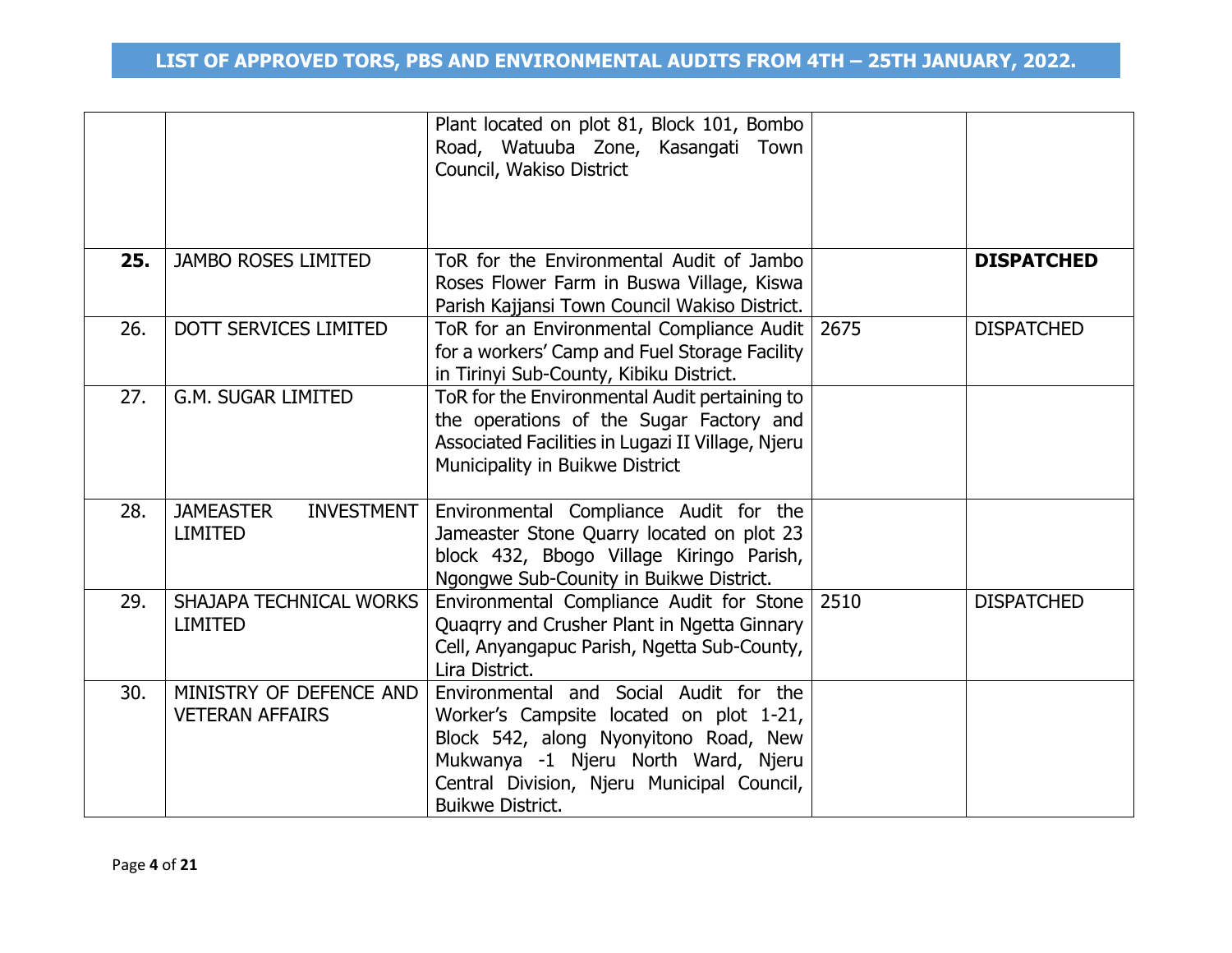| 31. | PERNIX CONSTRUCTION LLC                                                                             | Compliance<br>Environmental<br>Audit<br>for<br>theWorker's Campsite<br>and<br>Associatd<br>structures on plot 506 block 252 in Ggaba<br>Mission Village, Ggaba Parish, Makindye<br>Division, Kampala District     |                                |            |
|-----|-----------------------------------------------------------------------------------------------------|-------------------------------------------------------------------------------------------------------------------------------------------------------------------------------------------------------------------|--------------------------------|------------|
| 32. | <b>CHINA</b><br><b>STATE</b><br><b>CONSTRUCTION</b><br><b>ENGINEERING</b><br><b>CORPORATION LTD</b> | Environmental Compliance Audit for the<br>Campsite located at Manafwa District<br>Headquarters, Bumulyanyuma A cell, Bubulo<br>Ward, Manafwa Town Council, Manafwa<br>District.                                   |                                |            |
| 33. | <b>KALANGAL</b><br><b>INFRASTRUCTURE SERVICES</b><br><b>LIMITED</b>                                 | Environmental Compliance Audit for Kalangal<br>Infrastructure Project (Portable Waser<br>Supply, Power Generation/Suppliy and Ferry<br>Operation Activities and Upgrade of Ferry<br>Landing In Kalangala District | <b>DISPACHED</b>               |            |
| 34. | ATC UGANDA LIMITED                                                                                  | Environmental Audit Report for Kyabitondo<br>Base Transceiver Station (site ID: 606343) in<br>Buhuhira Village, Buhihira Parish, Busongora<br>North County, Kasese District.                                      | <b>READY</b><br><b>PAYMENT</b> | <b>FOR</b> |
| 35. | <b>CHINA</b><br><b>STATE</b><br><b>CONSTRUCTION</b><br><b>ENGINEERING LIMITED</b>                   | Environmental Audit for the Worker's<br>Campsite located in Manyali Village, Nabikulu<br>Parish, Bugobero Sub-County, Manafwa<br>District.                                                                        | <b>READY</b><br><b>PAYMENT</b> | <b>FOR</b> |
| 36. | <b>BIYINZIKA</b><br><b>POULTRY</b><br><b>INTERNATIONAL LIMITED</b>                                  | Environmental Compliance Audit for Biyinzika<br>Bumbajja Poultry Farm located in Bumbajja<br>Village, Kiyoola Parish, Nakisunga Sub-<br>County, Mukono District                                                   | <b>READY</b><br><b>PAYMENT</b> | <b>FOR</b> |
| 37. | BIYINZIKA<br><b>POULTRY</b><br><b>INTERNATIONAL LIMITED</b>                                         | Environmental Compliance Audit for Biyinzika<br>Ntenjeru Poultry Farm located in Kiyanja<br>Parish, Mpatta Sub-County, Mukono District.                                                                           | <b>READY</b><br><b>PAYMENT</b> | <b>FOR</b> |
| 38. | <b>BIYINZIKA</b><br><b>POULTRY</b><br><b>INTERNATIONAL LIMITED</b>                                  | Environmental Compliance Audit for Biyinzika<br>Mpoma 1,3 and 5 Poultry Farm located in                                                                                                                           | <b>READY</b><br><b>PAYMENT</b> | <b>FOR</b> |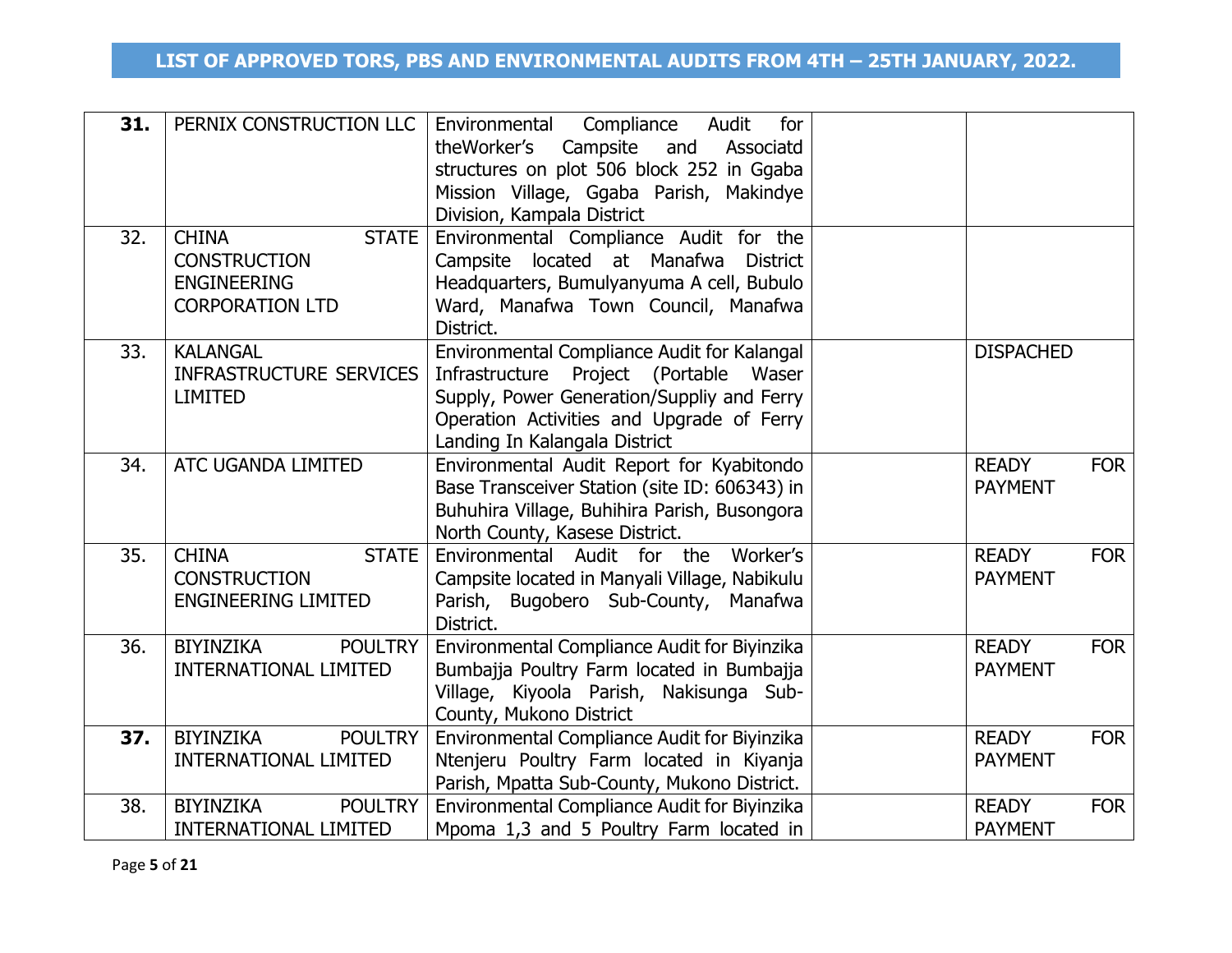|     |                                                                     | Nalya-Kampungu LC! Village, Mpoma Parish,<br>Nama Sub-                                 |                                |            |
|-----|---------------------------------------------------------------------|----------------------------------------------------------------------------------------|--------------------------------|------------|
|     |                                                                     | County, Mukono District.                                                               |                                |            |
| 39. | <b>NAKIFUMA</b><br><b>FARMING</b>                                   | Environmental<br>Compliance<br>Audit<br>for                                            | <b>READY</b>                   | <b>FOR</b> |
|     | <b>COMPANY LIMITED</b>                                              | Nakifuma Commercial Pig Farming Located in                                             | <b>PAYMENT</b>                 |            |
|     |                                                                     | Nakiwaate Village, Nakanyonyi Parish,                                                  |                                |            |
|     |                                                                     | Nabbale Sub-County, Mukono District.                                                   |                                |            |
| 40. | <b>KINYARA SUGAR LTD</b>                                            | Environmental Audit report for AERIAL                                                  | <b>READY</b>                   | <b>FOR</b> |
|     |                                                                     | Spraying of Ripener (Fusilade Forte) and                                               | <b>PAYMENT</b>                 |            |
|     |                                                                     | Chemical Fertiliser at Kinyara Sugarcane                                               |                                |            |
|     |                                                                     | Estate in Kinyara Village, Kinyara Parish,                                             |                                |            |
|     |                                                                     | Budongo Sub-County, Bujenje County in<br>Masindi District.                             |                                |            |
| 41. | <b>XCLUISING</b><br><b>CUTTING</b><br>(U)                           | Environmental Compliance Audit for Xclusive                                            | <b>READY</b>                   | <b>FOR</b> |
|     | <b>LIMITED</b>                                                      | Cutting Flower Farm Located on plot 14-15,                                             | <b>PAYMENT</b>                 |            |
|     |                                                                     | Block 164 in Ntinda-Mairye Village Guledne                                             |                                |            |
| 42. | WHITE NILE CONSULTS LTD                                             | Environmental Audit pertaining to the oil                                              | <b>READY</b>                   | <b>FOR</b> |
|     |                                                                     | waste treatment and disposal facility located                                          | <b>PAYMENT</b>                 |            |
|     |                                                                     | in Hohwa Village, Kaseeta Parish, Kabwoya                                              |                                |            |
|     |                                                                     | Sub-County, Kkuube District.                                                           |                                |            |
| 43. | <b>CENTRE</b><br><b>RAXIO</b><br><b>DATA</b>                        | Environmental Audit for Raxio Data Centre                                              | <b>READY</b>                   | <b>FOR</b> |
|     | <b>LIMITED</b>                                                      | located on plot 781, block 113, in Kampala                                             | <b>PAYMENT</b>                 |            |
|     |                                                                     | Indusstrial Business Park, Kolo-Buwanyi                                                |                                |            |
|     |                                                                     | Village, Nantabulirwa Parish, Goma Division,                                           |                                |            |
|     |                                                                     | Mukono Municipality, Mukono District.                                                  |                                |            |
| 44. | <b>KAMPALA</b><br><b>CAPITAL</b><br><b>CITY</b><br><b>AUTHORITY</b> | Environmental Compliance Audit for the                                                 | <b>READY</b><br><b>PAYMENT</b> | <b>FOR</b> |
|     |                                                                     | recycling and overlay of lukuli (7.81km) Road<br>and<br>signalization<br><sub>of</sub> |                                |            |
|     |                                                                     | Lukuli/Namasole/Kayemba Junction                                                       |                                |            |
| 45. | <b>STIRLING</b><br><b>CIVIL</b>                                     | Environmental Audit for Stirling Stone Quarry                                          | <b>READY</b>                   | <b>FOR</b> |
|     | <b>ENGINEERING LIMITED</b>                                          | located in Wankoba Village, Wankoba Parish,                                            | <b>PAYMENT</b>                 |            |
|     |                                                                     | Nasisunga Sub-County, Mukono District                                                  |                                |            |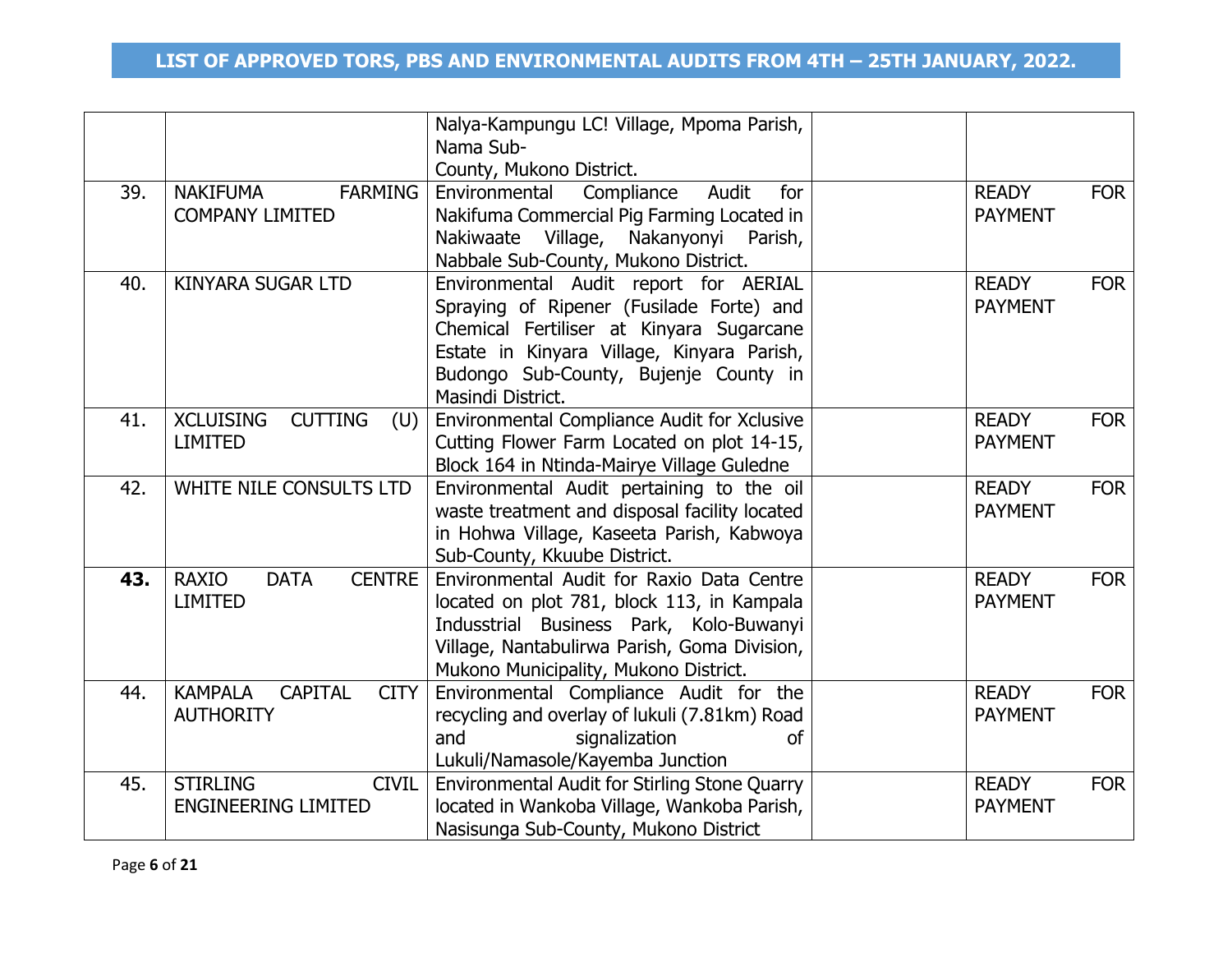| 46. | WHITE NILE CONSULTS LTD                                          | Environmental Audit pertaining to the Oil<br>Waste treatment and disposal facility located<br>in Hohwa Village, Kaseeta Parish, Kabwoya<br>Sub-County, Kikuube District                                                             | <b>READY</b><br><b>PAYMENT</b> | <b>FOR</b> |
|-----|------------------------------------------------------------------|-------------------------------------------------------------------------------------------------------------------------------------------------------------------------------------------------------------------------------------|--------------------------------|------------|
| 47  | <b>KINYARA SUGAR LTD</b>                                         | Environmental Audit report pertaining to the<br>operations of Kinyara Sugar Complex<br>Comprising of the Sugar Production Facility,<br>Electgricity Co-Generation Plant,<br>Bio-<br>Fertiliser and others in Masindi District       | <b>READY</b><br><b>PAYMENT</b> | <b>FOR</b> |
| 48. | MINERAL OIL COMPANY                                              | Environmental Audit report pertaining to the<br>operations of the Oil Refinery located on plot<br>953, Block 113, Kyaggwe, Kampala Industrial<br>and Business Park, Namanve Mukono District                                         |                                |            |
| 49  | <b>BLUE WAVE BEVERAGES LTD</b>                                   | Environmental Audit report pertaining to the<br>operations of the mineral water bottling<br>facility located in Luzira industrial area,<br>Nakawa Division, Kampala                                                                 |                                |            |
| 50. | <b>AFRICAN</b><br><b>MEDICAL</b><br><b>EAST</b><br><b>VITALS</b> | Environmental Audit report pertaining to the<br>of<br>the<br>Surgial<br>operations<br>Gloves<br>Manufacturing Plant located on Plot 1186,<br>Block 113, Kyaggwer Kampala Industrial and<br>Business Park, Namanve- Mukono District. |                                |            |
| 51. | ATC UGANDA LIMITED                                               | Environmental Compliance Audit for the Base<br>Transceiver Station Site Id 607025                                                                                                                                                   |                                |            |
| 52. | <b>EATON UGANDA LIMITED</b>                                      | Environmental Audit for Patongo BTS Site Id<br>608659                                                                                                                                                                               |                                |            |
| 53. | ATC UGANDA LIMITED                                               | Environmental Audit for Katwe BTS Site Id<br>607215                                                                                                                                                                                 |                                |            |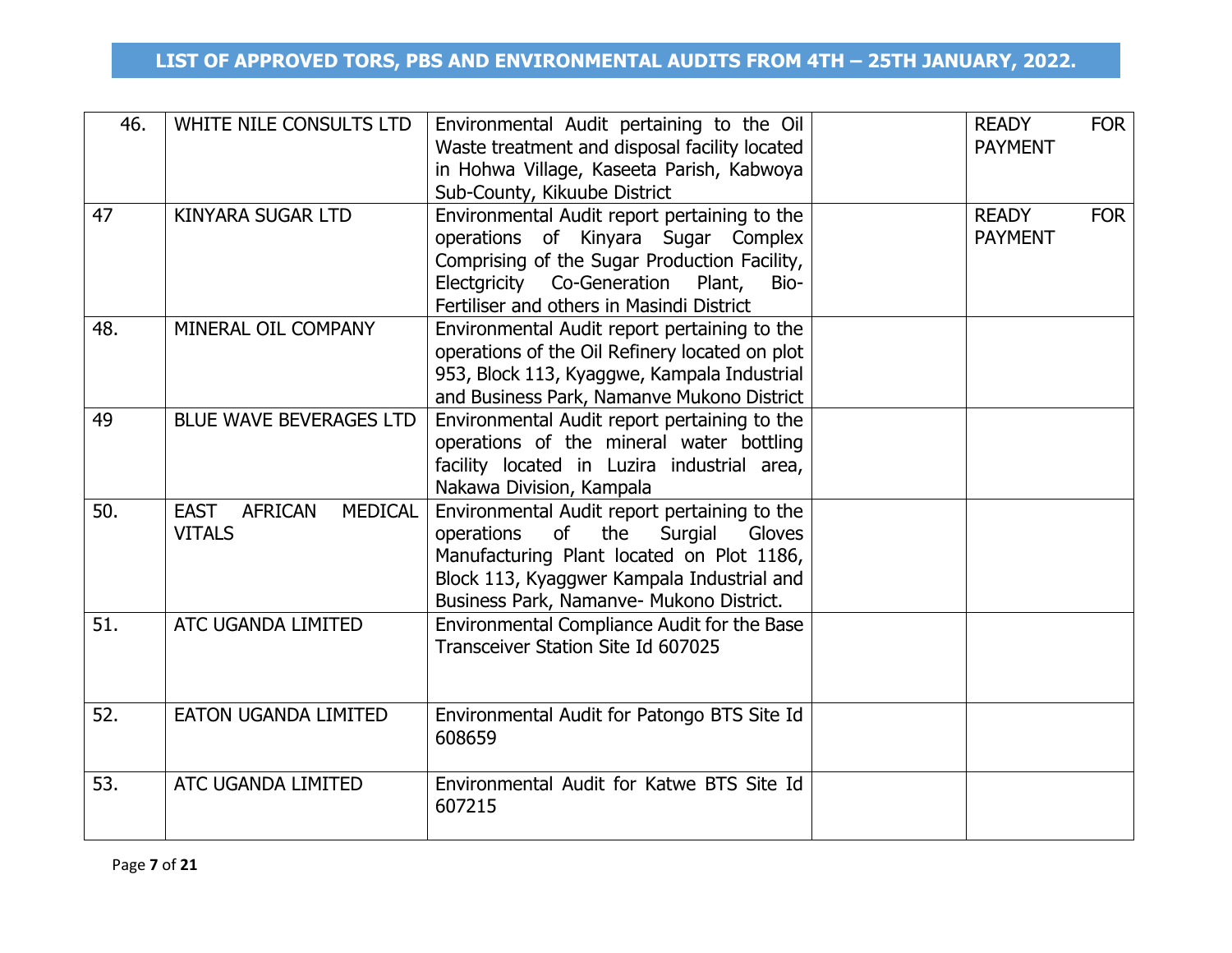| 54. | ATC UGANDA LIMITED                                   | Environmental Audit for Katuna Town BTS<br>Site Id 606093                                                                                                                                           |      |                   |
|-----|------------------------------------------------------|-----------------------------------------------------------------------------------------------------------------------------------------------------------------------------------------------------|------|-------------------|
| 55. | KANYABAHA DYDRO POWER<br><b>PLANT LIMITED</b>        | ESIA for the proposed Nshongi Hydryo Hydro<br>Power (7MW) Project, Traversing Kajumiro-B<br>in Rwimi Sub-County, Bunyangabu District.                                                               |      | <b>DISPATCHED</b> |
| 56. | MINISTRY OF WATER AND<br><b>ENVIRONMENT</b>          | PB for the proposed Water Supply and<br>Sanitation Schemes in Kyakatwiire Town<br>Council and Kyembogo Sub-County in Kasese<br>District.                                                            |      | <b>DISPATCHED</b> |
| 57. | EAST AFRICA CONTAINER<br><b>TERMINAL LIMITED</b>     | ToR pertaining ESIA for the proposed<br>extension and construction of warehouses,<br>staff apartments and Dry port on plot 3219,<br>Namanve Industrial and Business Park,<br><b>Mukono District</b> |      | <b>DISPATCHED</b> |
| 58. | DOTT SERVICES LIMITED                                | ToR for the ESIA of the proposed Asphalt<br>mixing plant Bugonzi Village, Luweero<br>District.                                                                                                      |      | <b>DISPATCHED</b> |
| 59. | MUSANA MANUFACTURING<br>(U) LIMITED                  | ToR for undertaking an ESIA for a Plywood  <br>Factory in Myanzi Parish, Kassanda District                                                                                                          | 8034 | <b>DISPATCHED</b> |
| 60. | KITUMBI KAYONZA MINER'S<br><b>ASSOCIATION LTD</b>    | ToR for the ESIA for Kitumbi Kayonza Miners'<br>Association Lted in Mugoba A Village,<br>Mundadde Parish, Kassanda District                                                                         |      | <b>DISPATCHED</b> |
| 61. | <b>VITTANOVA</b><br><b>HEALTHCARE</b><br>(U) LIMITED | ToR for the ESIA for the proposed<br>Pharmaceutical Formulating Facility in<br>Kigogwa Villlage, Mawoito Parish Kakira<br>Town Council, Jinja District                                              | 8099 | <b>DISPATCHED</b> |
| 62. | NILE PLASTIC INDUSTRIES<br><b>LIMITED</b>            | ToR for the ESIA for the proposed expansion<br>and upgradeing of the plastic manufacturing<br>and recycling plant in Nalukolongo industrial<br>area, Rubaga South Division, Kampala                 |      | <b>DISPATCHED</b> |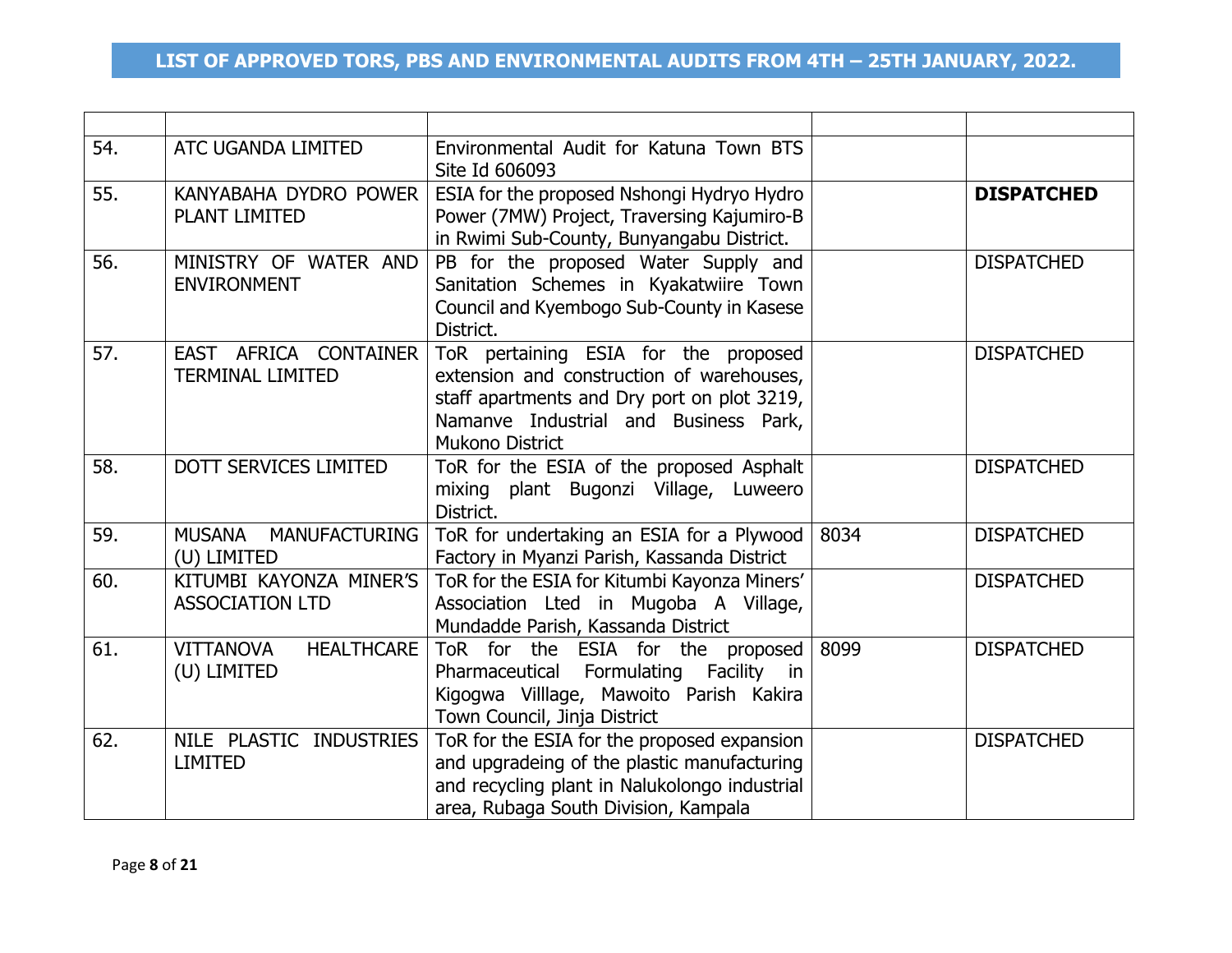| 63. | DHERO GROUP LIMITED                                       | ToR for ESIA pertaining to the proposed grain  <br>storage facility in Kabi Zone, Kamwani Ward,<br>Buwenge Town Council, Jinja District | 8110 | <b>DISPATCHED</b>          |
|-----|-----------------------------------------------------------|-----------------------------------------------------------------------------------------------------------------------------------------|------|----------------------------|
| 64. | <b>CHINA</b><br><b>HENAN</b>                              | ToR for the ESIA for Establishment of 6                                                                                                 |      | <b>DISPATCHED</b>          |
|     | <b>INTERNATIONAL</b><br><b>GROUP</b>                      | Borrow Areas along Rukungiri and Kanungu                                                                                                |      |                            |
| 65. | <b>COMPANY LIMITED</b><br><b>STEEL</b><br><b>IMPERIAL</b> | Roads in Rukungiri District.<br>ToR for ESIA for the proposed Establishment   8112                                                      |      | <b>DISPATCHED</b>          |
|     | <b>INDUSTRIES LIMITED</b>                                 | of a vegetable oil milling factory in Okabo                                                                                             |      |                            |
|     |                                                           | Village, Ilera Parish, Kole District                                                                                                    |      |                            |
| 66. | SANAYI<br><b>GULSANISAAT</b>                              | ToR for ESIA for the proposed Murram                                                                                                    |      | <b>READY</b><br><b>FOR</b> |
|     | NAKLIYAT-<br><b>TURIZM</b><br><b>VE</b>                   | at Akalo Town<br>Borrow Area<br>Council                                                                                                 |      | <b>DISPATCH</b>            |
|     | TICARET ANONIM SIRKET                                     | Rwenkunye-Apac Lira-Puranga Road                                                                                                        |      |                            |
| 67. | POLAT YOL SAN VE TIC A.S                                  | ToR for ESIA for the proposed murram                                                                                                    |      |                            |
|     |                                                           | borrow area in Bumandali Village, Bumbocha                                                                                              |      |                            |
|     |                                                           | Parish, Bulambuli District.                                                                                                             |      |                            |
| 68. | AGRINAMA (U) LIMITED                                      | ToR for ESIA for the proposed floriculture                                                                                              |      |                            |
|     |                                                           | farm in Mayugwe Village, Mawoota Parish,                                                                                                |      |                            |
| 69. | <b>MINISTRY</b><br><b>LOCAL</b><br><b>OF</b>              | <b>Buikwe District</b>                                                                                                                  |      |                            |
|     | <b>GOVERNMENT</b>                                         | ToR for ESIA for the proposed<br>re-<br>development of Njeru Nile Market along                                                          |      |                            |
|     |                                                           | Owen Road in Njeru Municipality, Buikwe                                                                                                 |      |                            |
|     |                                                           | District.                                                                                                                               |      |                            |
| 70. | THE MOTORCENTRE EAST                                      | ToR for ESIA for the proposed Showrooms,                                                                                                |      |                            |
|     | <b>AFRICA LTD</b>                                         | offices and Workshop along Nakawa-Ntinda                                                                                                |      |                            |
|     |                                                           | Road, Nakawa Division, Kampala.                                                                                                         |      |                            |
| 71. | <b>AFRICAN</b><br><b>CONMAT</b>                           | ToR for Expansion of the Stone Quarry on                                                                                                |      |                            |
|     | <b>INDUSTRIES LTD</b>                                     | Plot 119, Block 83 in Lwemwedde Village,                                                                                                |      |                            |
|     |                                                           | Lwemedde Parish, Masulita, Wakiso District.                                                                                             |      |                            |
| 72. | MINISTRY OF WORKS AND                                     | ToR for the ESIA for the proposed Upgrade                                                                                               |      | <b>DISPATCHED</b>          |
|     | <b>TRANSPORT</b>                                          | of Kakiri-Masulita-Mawale Road (23.1km)                                                                                                 |      |                            |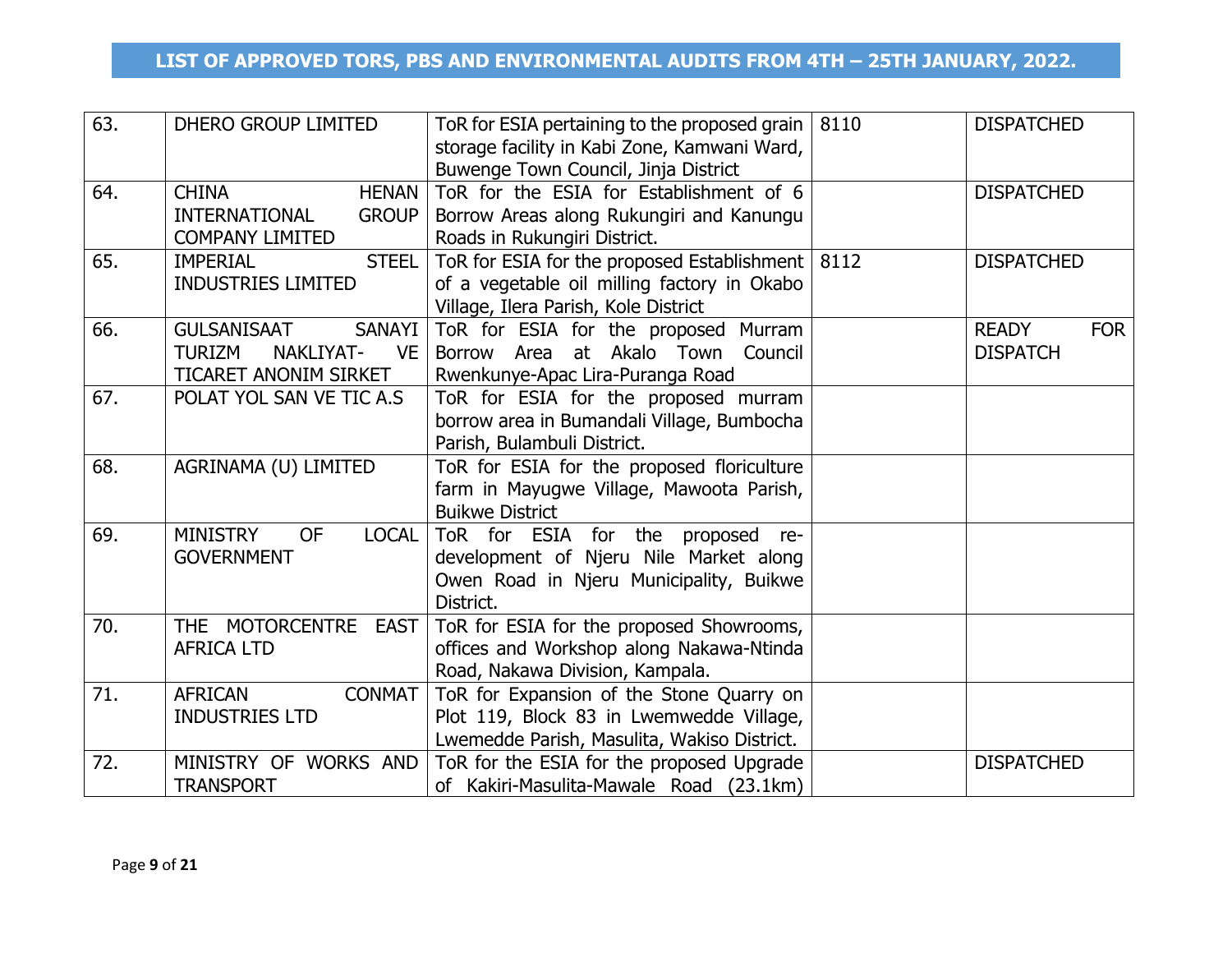|     |                                                    | Road traversing Wakiso and Nakaseke<br>Districts.                                                                                                                                                                         |                   |
|-----|----------------------------------------------------|---------------------------------------------------------------------------------------------------------------------------------------------------------------------------------------------------------------------------|-------------------|
| 73. | POLAT YOL SAN VE TIC A.S                           | ToR for ESIA for the proposed Murram<br>Borrow Area in Kuskong Village, Cheptere<br>Parish, Chepsikunya Sub-County, Kween<br><b>District</b>                                                                              |                   |
| 74. | ROYAL VAN ZANTEN                                   | Environmental Audit for Royal Van Zanten<br>Flower Farm located in Mawa Village,<br>Namaiba Parish, Nakisunga Sub-County,<br>Mukono District.                                                                             |                   |
| 75. | DOTT SERVICES LIMITED                              | ToR for an Environmental Compliance Audit<br>for a Worker's Camp and Fuel Storage Facility<br>located along Tirinyi Sub-County, Kibuku<br>District.                                                                       | <b>DISPATCHED</b> |
| 76. | <b>DOTT SERVICES LIMITED</b>                       | ToR for an Environmental Compliance Audit<br>for a temporary storage Yard and Fuel<br>Dispensing Facility located in Busembatia<br>Zone IV, Central Ward, Busembatia Town<br>Council, Bugweri District.                   | <b>DISPATCHED</b> |
| 77. | INTERNATIONAL<br><b>STRABAG</b><br><b>GMBH</b>     | ToR for an Environmental Compliance Audit<br>for a worker's camp and Equipment Yard<br>located in Olia Village, Maliadei Parish,<br>Adjumani District                                                                     | <b>DISPATCHED</b> |
| 78. | MOTA-ENGIL ENENHARIA E<br><b>CONSTRUCAO AFRICA</b> | ToR for carrying out ESIA for the proposed<br>Komuriakere quarry in Aputon<br>and<br>Komuriakere Villages, Kongunga Town<br>Council in Bukedea District.                                                                  | <b>DISPATCHED</b> |
| 79. | <b>ONE4ANOTHER</b><br><b>INTERNATIONAL</b>         | PB for the proposed Medical Waste<br>Incinerator to be constructed within the<br>Orthopedic Children's Clinic on Plot 5, along<br>circular road in Rippon Village, Jinja Central<br>Division, Jinja City, Jinja District. |                   |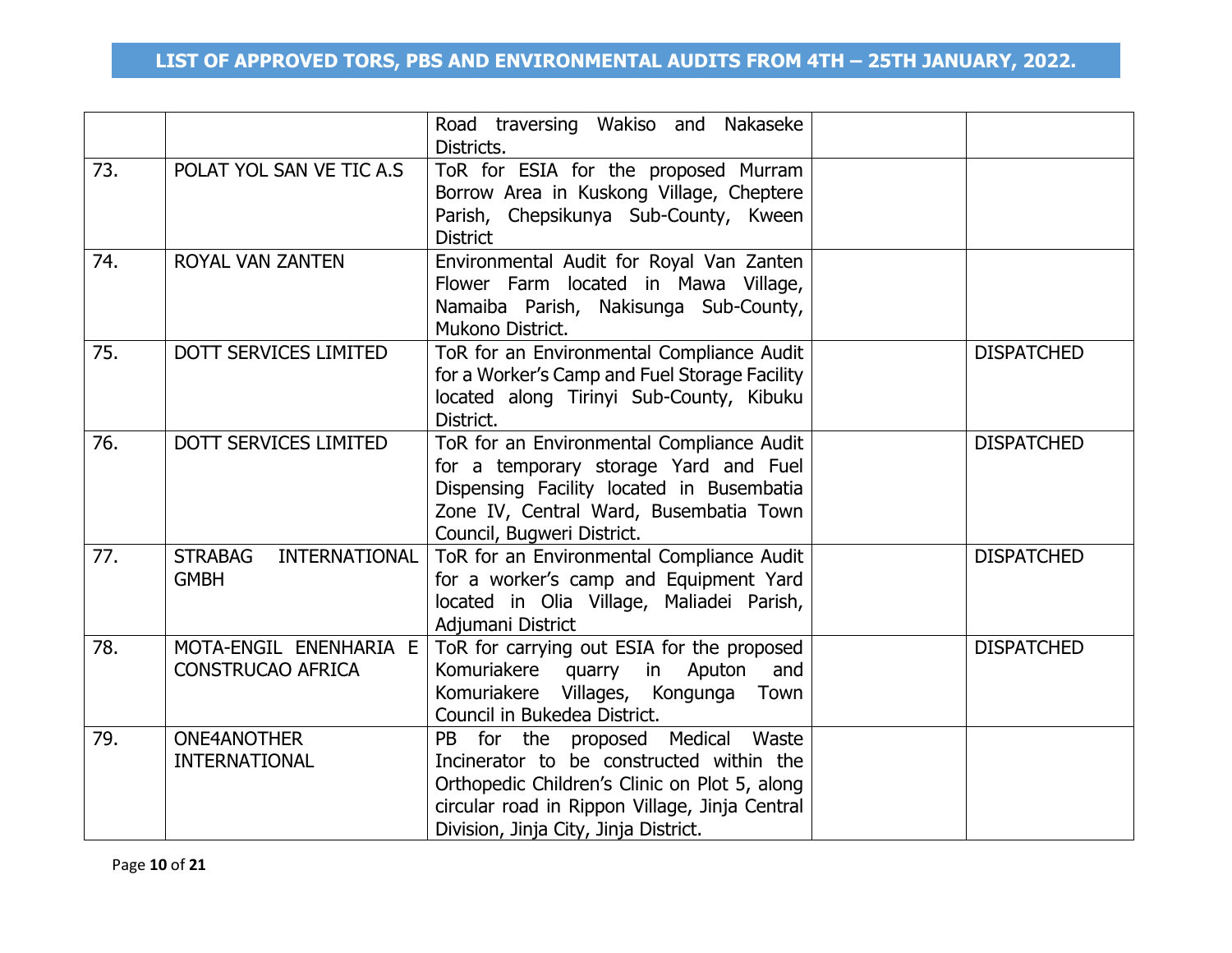| 80. | <b>RIVERSIDE</b><br><b>COUNTRY</b><br><b>RESORT HOTELS LTD</b>                 | PB for the proposed resort and recreation<br>centre to be located at Buseeta and Butadiba<br>Villages, Izaniro Parish, Kisozi Sub-County,<br>Buzaaya County in Kamuli District.     | <b>READY</b><br><b>FOR</b><br><b>DISPATCH</b> |
|-----|--------------------------------------------------------------------------------|-------------------------------------------------------------------------------------------------------------------------------------------------------------------------------------|-----------------------------------------------|
| 81. | SUBNELT INDUSTRIES LTD                                                         | Inspection of Tarpauline and Metal Recycling<br>Facility located in Kampala Industrial Park in<br>Goma Sub-County, Mukono District.                                                 |                                               |
| 82. | NILE FIBERBOARD LIMITED                                                        | Environmental<br>performance<br>of<br>the<br>Fibreboard Manufacturing Plant on plot 13,<br>Block 211 in Kinoni Village, Katugo Parish,<br>Kakooge Sub-County, Nakasongola District. | <b>DISPATCHED</b>                             |
| 83. | <b>ZHONG</b><br><b>DING</b><br><b>CONSTRUCTION MATERIALS</b><br><b>LIMITED</b> | ToR for Environmental Audit pertaining to the<br>operations of a Plywood processing Plant in<br>Nakyerongoosa-Lusanja Village, Kakiri Town<br>Council in Wakiso District            | <b>READY</b><br><b>FOR</b><br><b>DISPATCH</b> |
| 84. | <b>ROYAL VAN ZANTEN</b>                                                        | Environmental Audit for Royal Van Zanten<br>Flower Farm located in Mawa Village,<br>Namaiba Parish, Nakisunga Sub-County,<br>Mukono District.                                       | <b>READY</b><br><b>FOR</b><br><b>PAYMENT</b>  |
| 81. | NATURE INTERNATIONAL<br>WOOD GROUP CO. LTD                                     | ToR for Timber Processing Plant located on $ 8118\rangle$<br>plot 27 Block 26 in Bukoboli village,<br>Nakalama Sub-County Iganga District                                           | <b>DISPATCHED</b>                             |
| 82. | HARRIS INTERNATIONAL<br><b>LIMITED</b>                                         | Soft Drinks and Biscuits Making facility<br>located on plots 2305, 2397, 2399 and<br>23400, in Tuula village, Kawempe Division,<br>Kampala Capital City                             |                                               |
| 83. | <b>TORORO CEMENT LIMITED</b>                                                   | Verticle Rolling Mill located within Tororo<br>Cement factory complex along Malaba-Jinja<br>Highway, Amagoro B village, Amagoro<br>Parish, Osukuru Sub-County, Tororo District      |                                               |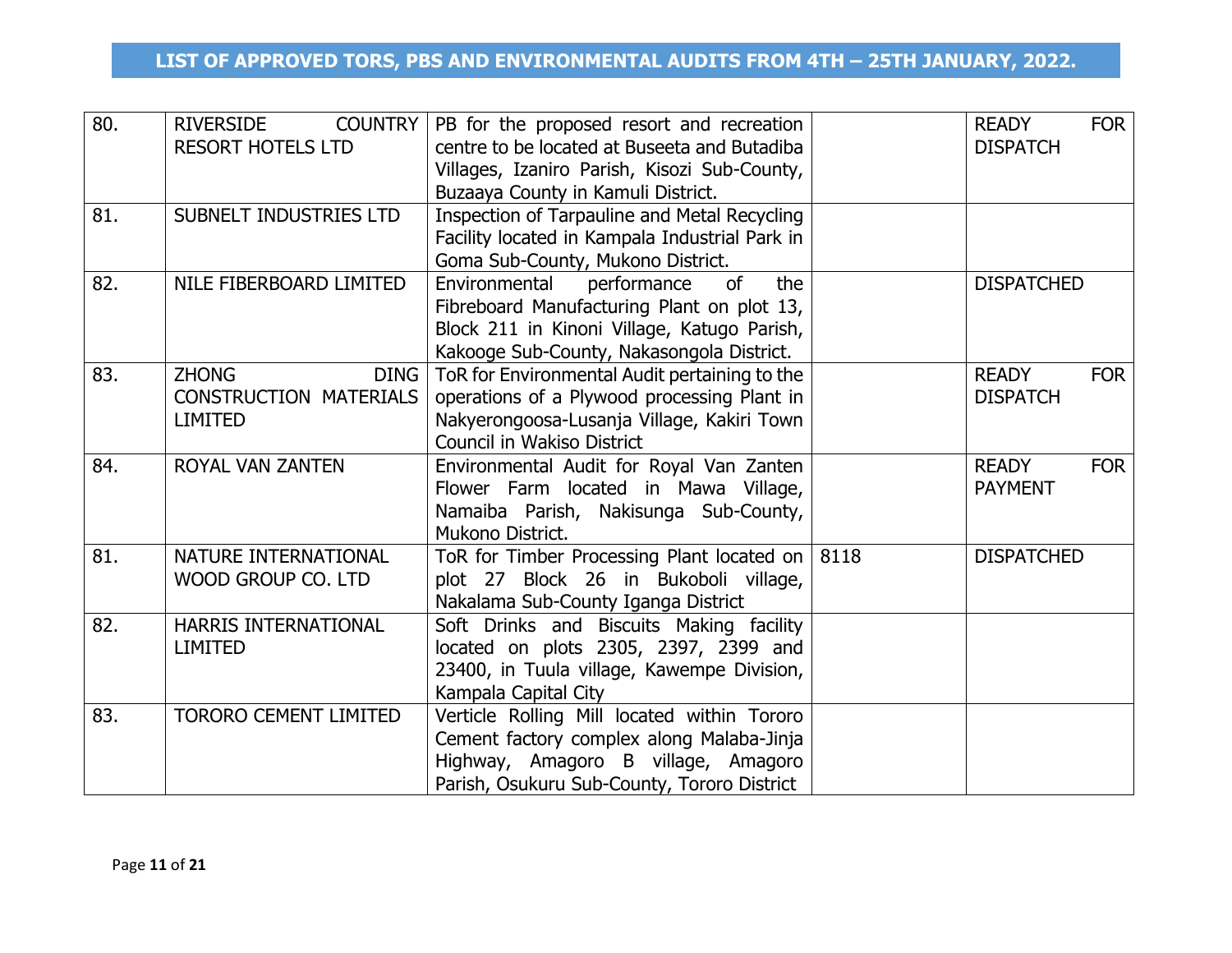| 84.<br>85. | <b>GIANT UGANDA COMPANY</b><br><b>LTD</b><br>MPOWER STEEL COMPANY                                                                    | ToR for Aluminium Profiles manufacturing<br>factory located along Kigenyi-Naluwairo Road<br>on plots 11-17 in Masese village, Walukba<br>Division, Jinja District<br>Steel Rolling Mill located on plots 2813 and | 2736 | <b>DISPATCHED</b><br><b>DISPATCHEDI</b> |
|------------|--------------------------------------------------------------------------------------------------------------------------------------|-------------------------------------------------------------------------------------------------------------------------------------------------------------------------------------------------------------------|------|-----------------------------------------|
|            | <b>LIMITED</b>                                                                                                                       | 2814, Block 224 in Bbanda Ssunga LC 1,<br>Kiyoola Parish, Nakisunga Sub-County,<br><b>Mukono District</b>                                                                                                         |      |                                         |
| 86.        | PRO INDUSTRIES PTE<br><b>LIMITED</b>                                                                                                 | ToR for Effluent Treatment Plant for the<br>Grain Based Ethanol Processing Plant located<br>on plots 15 & 16, Block 740, Ndibulungi<br>village, Kakabala Parish, Butuntumula Sub-<br>County, Luwero District      |      | <b>DISPATCHED</b>                       |
| 87.        | MINISTRY OF WATER AND<br><b>ENVIRONMENT - WATER</b><br><b>AND SANITATION</b><br><b>DEVELOPMENT FACILITY-</b><br>SOUTH WESTERN BRANCH | Water Supply System in Kasaba Rural Growth<br>Centre in Kyambogo Sub-County, Kyenjojo<br><b>District</b>                                                                                                          |      |                                         |
| 88.        | <b>VIVO ENERGY UGANDA</b><br><b>LIMITED</b>                                                                                          | TORs for Environmental Audit for selected<br>Vivo Shell Retail Outlets in Uganda                                                                                                                                  |      | <b>DISPATCHED</b>                       |
| 89.        | ALL IN ONE CHEMICALS (U)<br><b>LIMITED</b>                                                                                           | Mattresses Manufacturing Plant located on<br>plot 74 Block 206 in Kasanga village,<br>Nakasongola District                                                                                                        |      |                                         |
| 90.        | MINISTRY OF WATER AND<br><b>ENVIRONMENT-WATER AND</b><br>SANITATION DEVELOPMENT<br><b>FACILITY-CENTRAL</b>                           | Ntandi Piped Water Supply located in Ntandi<br>Town Council, Bundibugyo District                                                                                                                                  |      |                                         |
| 91.        | <b>GENERATION BOTTLING</b><br><b>COMPANY LIMITED</b>                                                                                 | Packaged Water Manufacturing Plant located<br>on Block 113 Kyagwe Plots 1332 & 1409 in                                                                                                                            |      |                                         |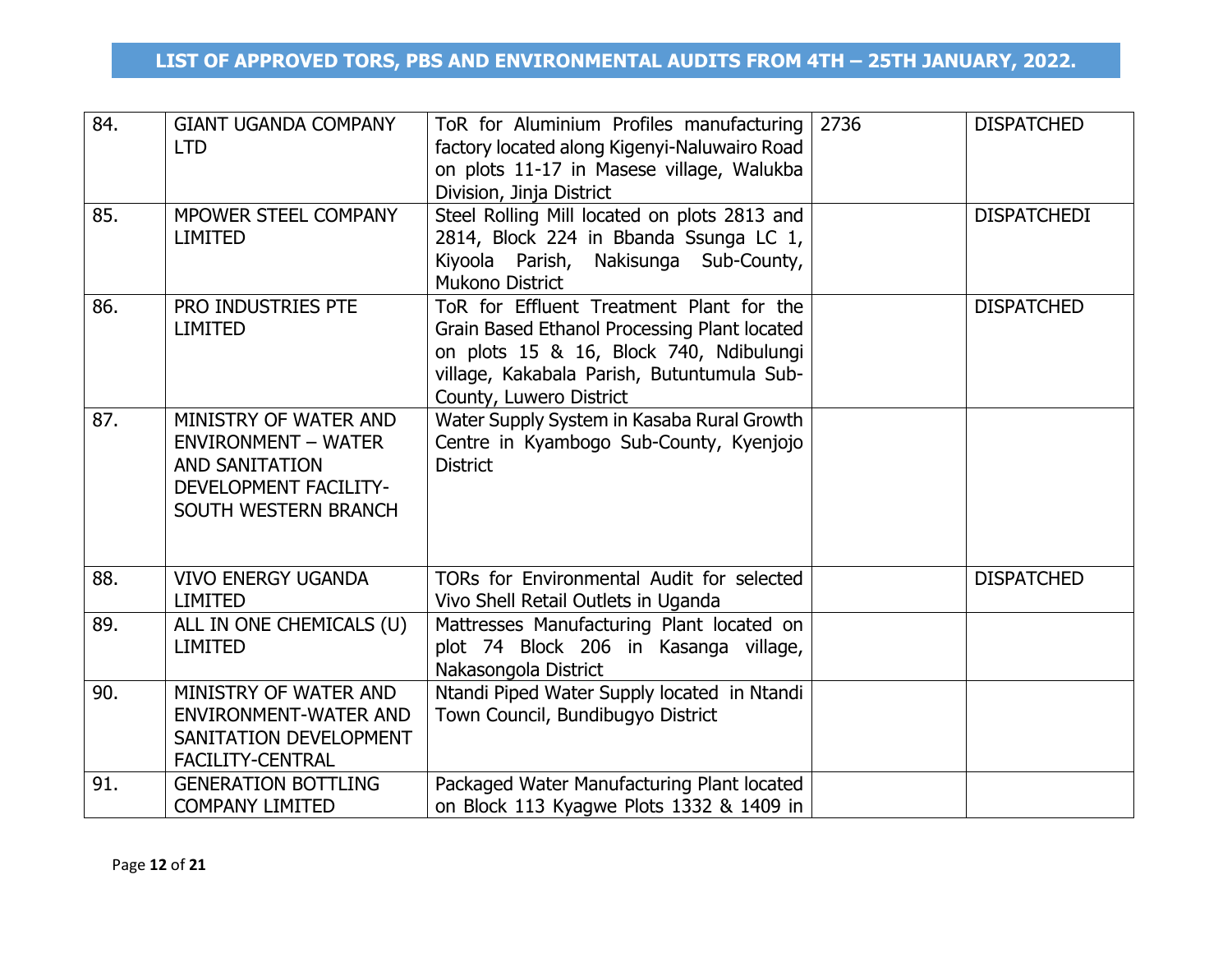|      |                                                                                    | Kampala Industrial and Business Park Goma<br>Division, Mukono District                                                                                                                                         |      |                   |
|------|------------------------------------------------------------------------------------|----------------------------------------------------------------------------------------------------------------------------------------------------------------------------------------------------------------|------|-------------------|
| 92.  | LABOREX UGANDA LIMITED                                                             | Pharmaceutical Manufacturing Plant located<br>on Kyagwe Block 113 plot 909, Kampala<br>Industrial and Business Park, Namanve in<br>Degeya Senyi village, Nantabulirwa Parish,<br>Goma Division Mukono District |      |                   |
| 93.  | <b>LAVANDA BEACH SMC</b><br><b>LIMITED</b>                                         | Expansion of Lavanda Resort Beach located<br>in Bwerenga Cell, Kisubi Ward Katabi Town<br>Council, Wakiso District                                                                                             |      |                   |
| 94.  | <b>VICTORIA TREASURES</b><br><b>LIMITED</b>                                        | Cage Fish Farm Located on Lake Victoria<br>Bugobo Bay Bugabo-Bukaya village, Nalugala<br>Parish, Katabi Town Council, Wakiso District                                                                          |      |                   |
| 95.  | <b>OPTIMA MINED AND</b><br><b>MINERALS LIMITED</b>                                 | Optima Stone Quarry located in Itutwe K<br>village, Kihungya Sub-County, Buliisa District                                                                                                                      |      | <b>DISPATCHED</b> |
| 96.  | <b>GULSANINSAAT SANAYI</b><br><b>TURIZM NAKILIYAT VE</b><br>TICARET ANONIM SIRKETI | ToR for Murram Borrow Pit located in Amia A<br>village, Aboko Parish, Aduku Sub-County,<br>Kwania District                                                                                                     |      | <b>DISPATCHED</b> |
| 97.  | <b>OJAMBO JUSTINE</b>                                                              | Stone Quarry located in Bugali A village,<br>Mutumba TownCouncil, Namayingo District                                                                                                                           |      |                   |
| 98.  | <b>CHINA-UGANDA YONG</b><br><b>QIANG ENERGY</b>                                    | Tor for Environmental Audit for Oil Recycling<br>Plant in Lungala Cell, Maziba Ward, Mpigi<br>Town Council, Mpigi District                                                                                     |      | <b>DISPATCHED</b> |
| 100. | ASWA LOLIM HYDROPOWER<br>PROJECT COMPANY LIMITED                                   | Latoro Small HP Project in Katinya village,<br>Barlyec Parish, Gwot-Apwoyo Sub-County,<br>Nwoya District                                                                                                       | 7892 | <b>DISPATCHED</b> |
| 101  | MINISTRY OF JUSTICE AND<br><b>CONSTITUTIONAL AFFAIRS</b>                           | JLOS House and High Court Building located<br>on plots 98-102 along Katalima Road in<br>Ntinda Police Barracks village, Naguru II<br>Parish, Nakawa Division, Kampala Capital<br>City                          | 7809 | <b>DISPATCHED</b> |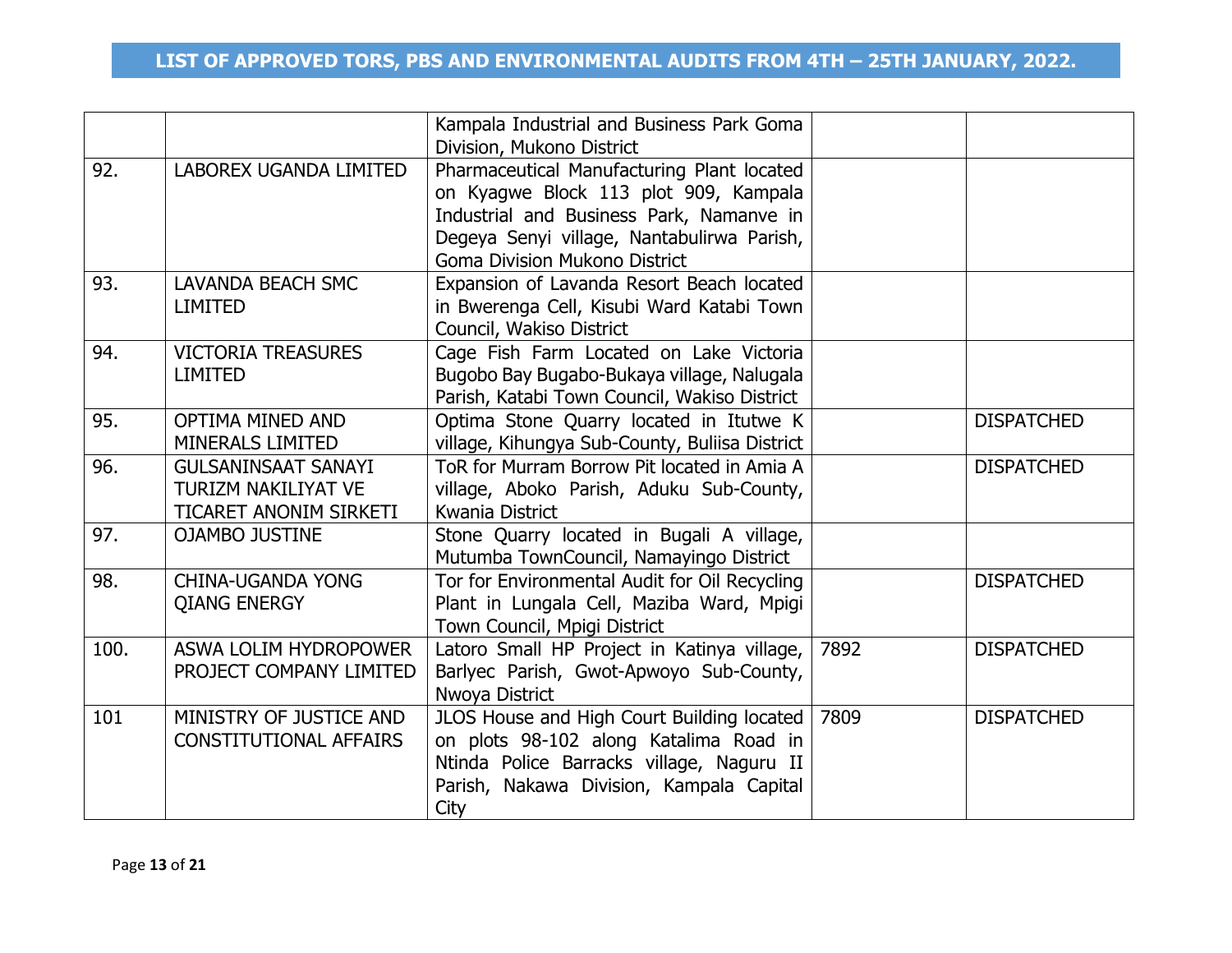| 102 | <b>GIDRO-SILA COMPANY</b><br><b>LIMITED</b>                                  | ToR for ESIA for 17.4MW lower Achwa<br>Project Traversing<br>Hydropower<br>Amuru<br>District (Okidi North village, Okidi Parish,<br>Atiak Sub-County) and Lamo District (Apyieta<br>Parish in Nyimur Sub-County and Padwat<br>Parish in Agil Sub-County) | <b>DISPATCHED</b> |
|-----|------------------------------------------------------------------------------|----------------------------------------------------------------------------------------------------------------------------------------------------------------------------------------------------------------------------------------------------------|-------------------|
| 103 | HYDROMAX NENGO BRIDGE<br><b>LIMITED</b>                                      | Nengo Bridge Mini Hydropower Project on<br>River Mitanoo in Kanungu and Rukungiri<br><b>Districts</b>                                                                                                                                                    | <b>DISPATCHED</b> |
| 104 | <b>EMERGENCY LIFE SUPPORT</b><br>FOR CIVILIAN WAR VICTIM                     | Children's surgical Hospital located on plot<br>120-122, Bishop Dunstan, Nsubuga Road,<br>Banga-Nakiwogo, Entebbe Municipality,<br><b>Wakiso District</b>                                                                                                |                   |
| 105 | MID-WESTERN DEANERY<br>LUTHERAN CHURCH OF<br><b>UGANDA</b>                   | Operations of Lutheran Church in Kihande<br>Cell, Western Ward, Central Division, Masindi<br><b>District</b>                                                                                                                                             |                   |
| 106 | <b>KARIMOJONG OVERLAND</b><br><b>SAFARIS LTD</b>                             | Airstrip in Pian-Upe Wildlife Reserve in<br>Okudud village, Morua Parish, Namalu Sub-<br>County, nakapiripirit District                                                                                                                                  | <b>DISPATCHED</b> |
| 107 | <b>GAME TRAILS (UGANDA)</b><br><b>LIMITED</b>                                | Sport Hunding and Camping in Bugungu<br>Wildlife Reserve in Buliisa District                                                                                                                                                                             |                   |
| 108 | <b>CHURCH OF GOSPEL</b><br>MESSENGER OF HOLINESS<br><b>AND RIGHTEOUSNESS</b> | Imani Milele Vocational Institute located on<br>plots 204 and 273, Block 225 in upper<br>Mawanga village, uziga Parish, Makindye<br>Division, Kampala Capital City                                                                                       |                   |
| 109 | DAZHONG IRON AND STEEL<br><b>INDUSTRIES LIMITED</b>                          | Establishment of the Iron Ore Mining Project<br>in Kigyeyo, Kabitojo, and Bugomora villages,<br>Remera Parish, Bukimbiri Sub-County,<br>Bufumbira East County, Kisoro District                                                                           |                   |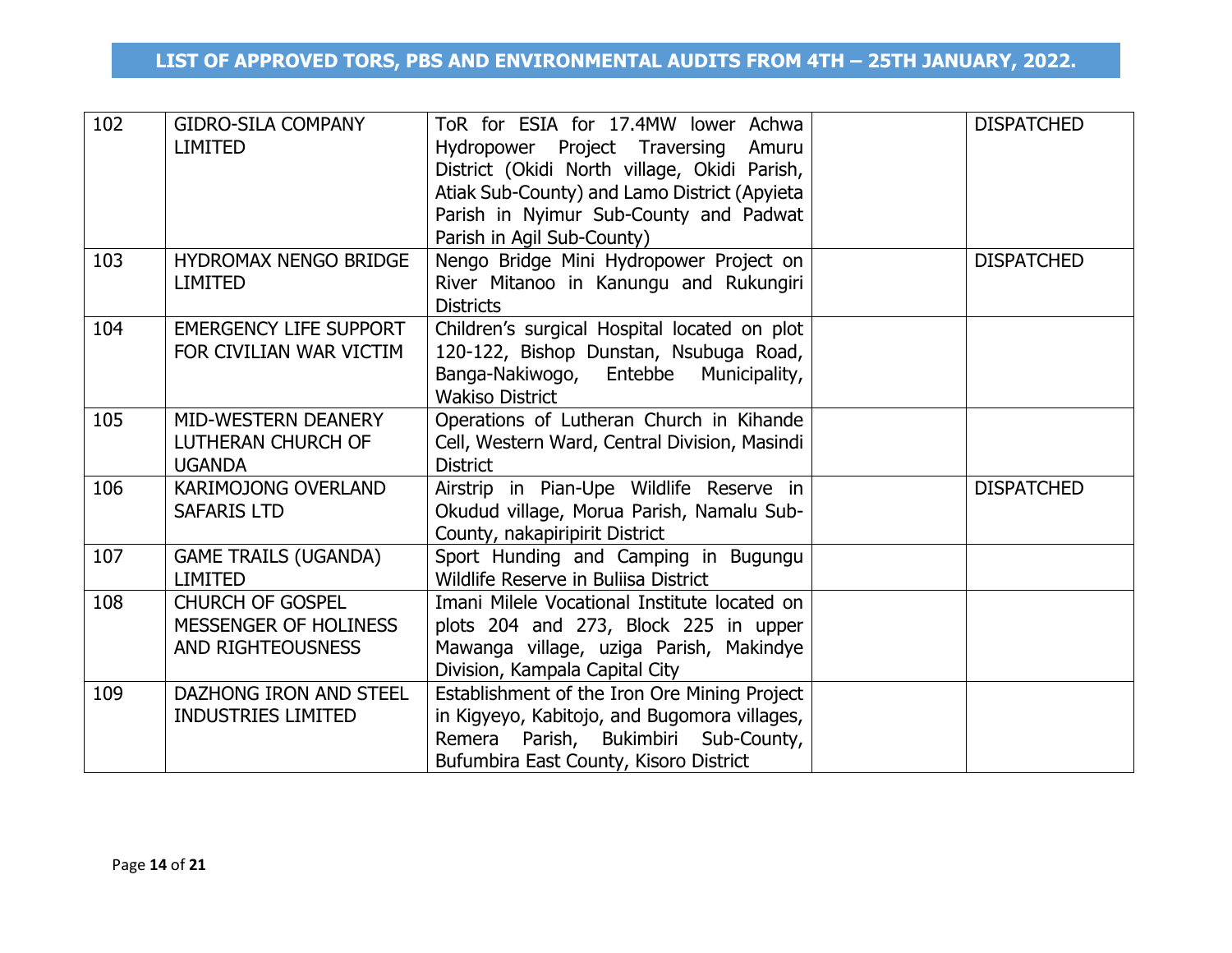| 110 | NATURE INTERNATIONAL<br>WOOD GROUP CO. LTD    | Timber Processing Plant located on plot 27<br>Block 26 in Bukoboli village, Nakalama Sub-<br>County Iganga District                                                        |      |                                               |
|-----|-----------------------------------------------|----------------------------------------------------------------------------------------------------------------------------------------------------------------------------|------|-----------------------------------------------|
| 111 | HARRIS INTERNATIONAL<br><b>LIMITED</b>        | Soft Drinks and Biscuits Making facility 2478<br>located on plots 2305, 2397, 2399 and<br>23400, in Tuula village, Kawempe Division,<br>Kampala Capital City               |      | <b>DISPATCHED</b>                             |
| 112 | <b>BWIRE JOSEPH</b>                           | Request to consider approval of the Project<br>Brief for the proposed poultry Farm in<br>Mwereerwe A Village, Wakiso Disttrict                                             |      | <b>DISPATCHED</b>                             |
| 113 | <b>GLOBE CLEAN SERVICES</b>                   | Request for amendment on Lincence No/<br>TR/087/2021 for transportation of Hazardous<br>Waste                                                                              |      | <b>READY</b><br><b>FOR</b><br><b>DISPATCH</b> |
| 114 | <b>GKEMVIRO LOGISTICS</b><br><b>LIMITED</b>   | Request for amendment on Lincence No.<br>TR/011/2021 for Transportation of Domestic<br>Waste                                                                               |      | <b>READY</b><br><b>FOR</b><br><b>DISPATCH</b> |
| 115 | <b>ORIENT CITY CLEANERS</b><br><b>LIMITED</b> | Request for amendment on Lincence No.<br>TR/078/2021 for Transportation of Hazadous<br>Waste                                                                               |      | <b>FOR</b><br><b>READY</b><br><b>DISPATCH</b> |
| 116 | <b>BRIGADE DISTRILLERIES</b><br><b>LTD</b>    | Environmental performace of the spirits<br>blending and production factory on plot 346,<br>block 82 in Kiryowa-Kirolo Cell, Kiryamuli<br>Ward, Wakiso District             |      | <b>DISPATCHED</b>                             |
| 117 | MUNGUFENI INVESTMENTS<br><b>LIMITED</b>       | ToR for ESIA for the proposed Bottled water,<br>juice and milk processing plant on plot 1702,<br>block 113 within the Kampala Industrial and<br><b>Business Park</b>       |      | <b>DISPATCHED</b>                             |
| 118 | KINYARA SUGAR LIMITE                          | ToR pertaining to the proposed 48TPH Boiler<br>and 5MW Turbine on plot 31, Blocks 9 and 10<br>in Kinyara Village, Kinyara Parish, Budongo<br>Sub-County, Bujenje District. | 7973 | <b>DISPATCHED</b>                             |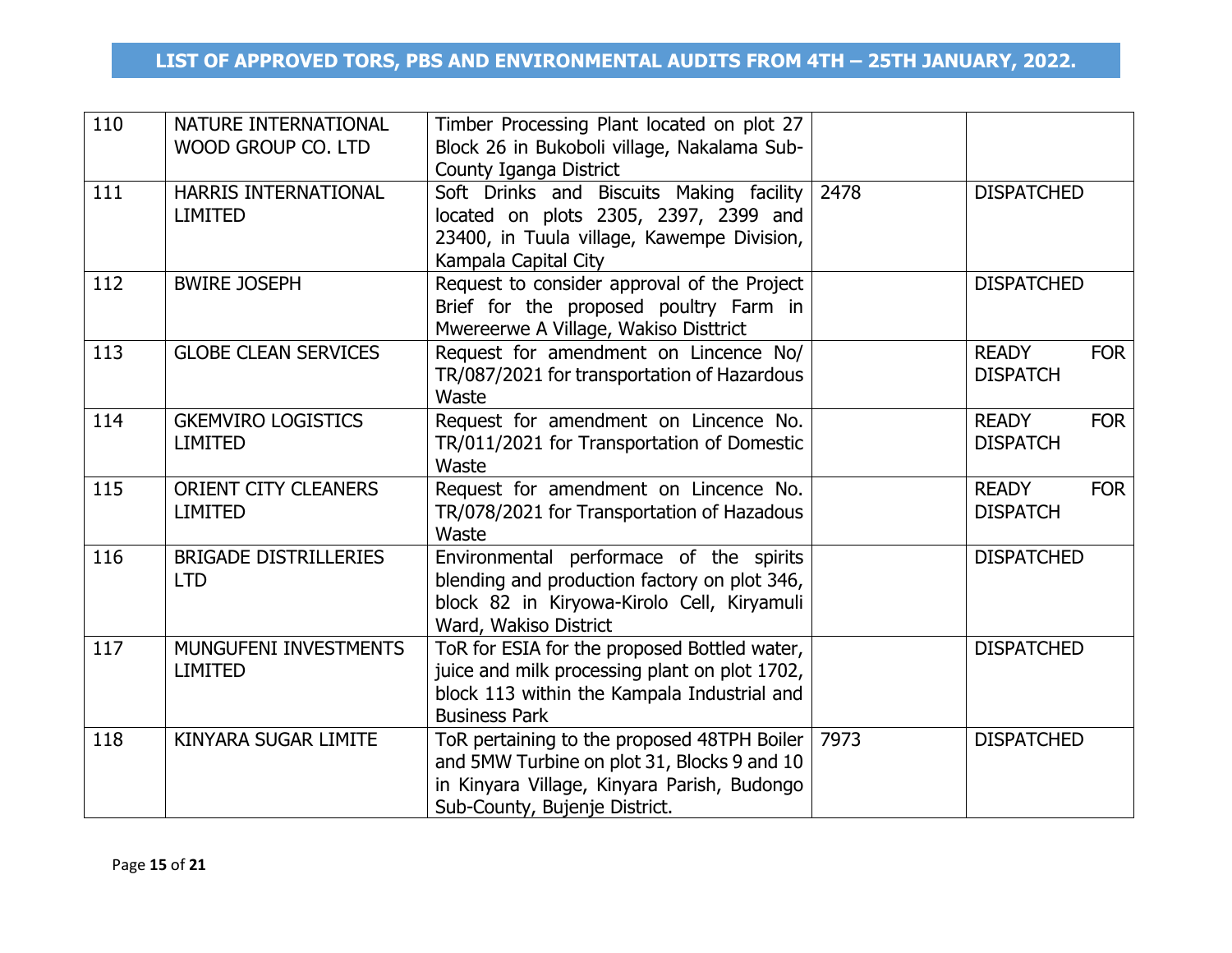| 119 | <b>TOWN CLERK- NYENDO</b><br><b>MUKUNGWE DIVISION-</b><br><b>MASAKA</b> | Degradation of sections of Nakayiba Wetland<br>in Binyonyi B Village and Kayirikiti Village,<br>Nyendo- Mukungwe Division, Masaka City                                 | <b>DISPATCHED</b>              |            |
|-----|-------------------------------------------------------------------------|------------------------------------------------------------------------------------------------------------------------------------------------------------------------|--------------------------------|------------|
| 120 | <b>FUSION LIMITED</b>                                                   | Backfilling and Degradation of part of<br>Kyetinda Wetland in Kiruddu-Buziga Village,<br>Makindye Division, Kampala City                                               | <b>DISPATCHED</b>              |            |
| 121 | <b>ATC UGANDA LIMITED</b>                                               | Environmental Audit for Nyerere Base<br>Transceiver Station (BTS) SITE ID: 605226                                                                                      | <b>READY</b><br><b>PAYMENT</b> | <b>FOR</b> |
| 122 | ATC UGANDA LIMITED                                                      | Environmental Audit for Bugire B Base<br>Transceiver Station (BTS) SITE ID: 608030                                                                                     | <b>READY</b><br><b>PAYMENT</b> | <b>FOR</b> |
| 123 | <b>EATON TOWERS UGANDA</b><br><b>LIMITED</b>                            | Environmental Audit for Bibia Nimule Base<br>Transceiver Stations (BTSs) in Bibia Central<br>Village, Bibia Parish, Atiak Sub-county, Kilak<br>County, Amuru District. | <b>READY</b><br><b>PAYMENT</b> | <b>FOR</b> |
| 124 | ATC UGANDA LIMITED                                                      | <b>Dikwe</b><br>Environmental Audit<br>for<br><b>Base</b><br>Transceiver Station (BTS) SITE ID: 608086                                                                 | <b>READY</b><br><b>PAYMENT</b> | <b>FOR</b> |
| 125 | <b>EATON UGANDA LIMITED</b>                                             | Environmental Audit for Mpererwe-2 Base<br>Transceiver Station (BTS) SITE ID: 607455                                                                                   | <b>READY</b><br><b>PAYMENT</b> | <b>FOR</b> |
| 126 | <b>EATON UGANDA LIMITED</b>                                             | Environmental Audit for EATON Mbogo Base<br>Transceiver Station (BTS) SITE ID: 607433                                                                                  | <b>READY</b><br><b>PAYMENT</b> | <b>FOR</b> |
| 127 | <b>EATON UGANDA LIMITED</b>                                             | Environmental Audit for EATON<br><b>Ben</b><br>Kiwanuka Base Transceiver Station (BTS)<br>SITE ID: 607015                                                              | <b>READY</b><br><b>PAYMENT</b> | <b>FOR</b> |
| 128 | ATC UGANDA LIMITED                                                      | Audit<br>for<br>Goli<br>Environmental<br><b>Base</b><br>Transceiver Station (BTS) SITE ID: 606211                                                                      | <b>READY</b><br><b>PAYMENT</b> | <b>FOR</b> |
| 129 | <b>EATON TOWERS UGANDA</b><br><b>LIMITED</b>                            | Audit<br>for<br>Gulu<br>Environmental<br><b>Base</b><br>Transceiver Station (BTS) SITE ID: 608554                                                                      | <b>READY</b><br><b>PAYMENT</b> | <b>FOR</b> |
| 130 | <b>ATC UGANDA LIMITED</b>                                               | Environmental Audit for HAM TOWERS Base<br>Transceiver Station (BTS) SITE ID: 606247                                                                                   | <b>READY</b><br><b>PAYMENT</b> | <b>FOR</b> |
| 131 | <b>EATON TOWERS UGANDA</b><br><b>LIMITED</b>                            | Environmental Audit for Masindi<br><b>Base</b><br>Transceiver Station (BTS) SITE ID: 609226                                                                            | <b>READY</b><br><b>PAYMENT</b> | <b>FOR</b> |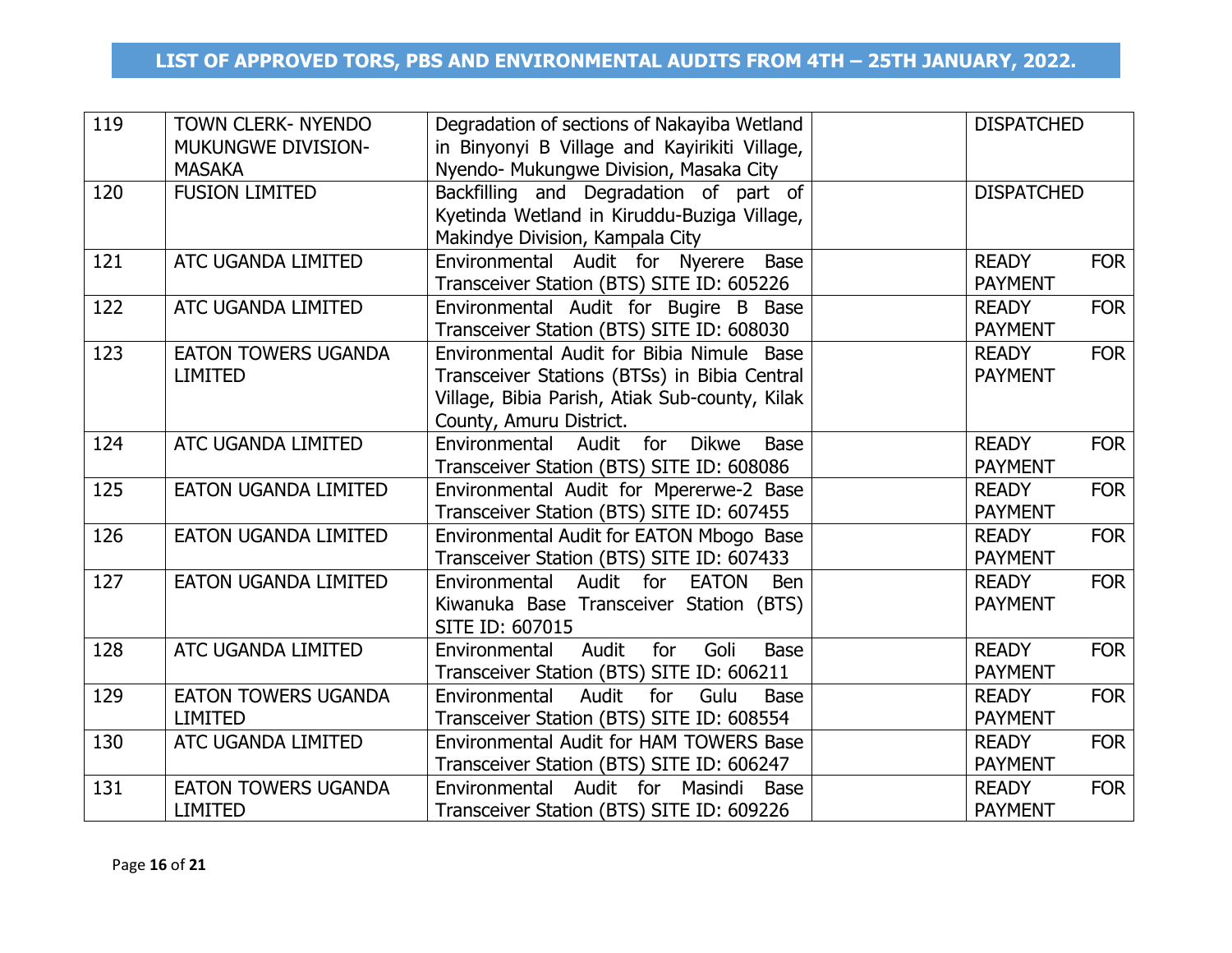| 132 | <b>EATON TOWERS UGANDA</b> | Environmental Audit for KISUBI<br>Base        | <b>READY</b>   | <b>FOR</b> |
|-----|----------------------------|-----------------------------------------------|----------------|------------|
|     | <b>LIMITED</b>             | Transceiver Station (BTS) SITE ID: 607289     | <b>PAYMENT</b> |            |
| 133 | <b>EATON TOWERS UGANDA</b> | Environmental Audit for Nyerere Base          | <b>READY</b>   | <b>FOR</b> |
|     | <b>LIMITED</b>             | Transceiver Station (BTS) SITE ID: 607538     | <b>PAYMENT</b> |            |
| 134 | <b>EATON TOWERS UGANDA</b> | Environmental Audit for PAJULE Base           | <b>READY</b>   | <b>FOR</b> |
|     | <b>LIMITED</b>             | Transceiver Station (BTS) SITE ID: 608649     | <b>PAYMENT</b> |            |
| 135 | ATC UGANDA LIMITED         | Environmental Audit for KATUNGURU Base        | <b>READY</b>   | <b>FOR</b> |
|     |                            | Transceiver Station (BTS) SITE ID: 605907     | <b>PAYMENT</b> |            |
| 136 | <b>EATON TOWERS UGANDA</b> | Environmental<br>Audit<br>for<br><b>EATON</b> | <b>READY</b>   | <b>FOR</b> |
|     | <b>LIMITED</b>             | NAJJANANKUMBI Base Transceiver Station        | <b>PAYMENT</b> |            |
|     |                            | (BTS) SITE ID: 607507                         |                |            |
| 137 | ATC UGANDA LIMITED         | Environmental Audit for EATON PALWO Base      | <b>READY</b>   | <b>FOR</b> |
|     |                            | Transceiver Station (BTS) SITE ID: 606165     | <b>PAYMENT</b> |            |
| 138 | ATC UGANDA LIMITED         | Environmental Audit for EATON KALAGALA        | <b>READY</b>   | <b>FOR</b> |
|     |                            | Base Transceiver Station (BTS) SITE ID:       | <b>PAYMENT</b> |            |
|     |                            | 606049                                        |                |            |
| 139 | ATC UGANDA LIMITED         | Environmental Audit for STARCH FACTORY        | <b>READY</b>   | <b>FOR</b> |
|     |                            | Base Transceiver Station (BTS) SITE ID:       | <b>PAYMENT</b> |            |
|     |                            | 605900                                        |                |            |
| 140 | ATC UGANDA LIMITED         | Environmental Audit for WANDI Base            | <b>READY</b>   | <b>FOR</b> |
|     |                            | Transceiver Station (BTS) SITE ID: 606162     | <b>PAYMENT</b> |            |
| 141 | ATC UGANDA LIMITED         | Environmental Audit for CARES CORNER          | <b>READY</b>   | <b>FOR</b> |
|     |                            | ROOFTOP Base Transceiver Station (BTS)        | <b>PAYMENT</b> |            |
|     |                            | SITE ID: 605990                               |                |            |
| 142 | ATC UGANDA LIMITED         | Environmental Audit for BUGOMOLWA Base        | <b>READY</b>   | <b>FOR</b> |
|     |                            | Transceiver Station (BTS) SITE ID: ---- in    | <b>PAYMENT</b> |            |
|     |                            | Kyankwanzi District                           |                |            |
| 143 | ATC UGANDA LIMITED         | Environmental Audit for NAMULONGE Base        | <b>READY</b>   | <b>FOR</b> |
|     |                            | Transceiver Station (BTS) SITE ID: 607550     | <b>PAYMENT</b> |            |
| 144 | AFRICA EMS NYAMWAMBA       | Environmental<br>Audit report<br>for<br>the   | <b>READY</b>   | <b>FOR</b> |
|     | <b>LIMITED</b>             | Nyamwamba-2 small hydropower on River         | <b>PAYMENT</b> |            |
|     |                            |                                               |                |            |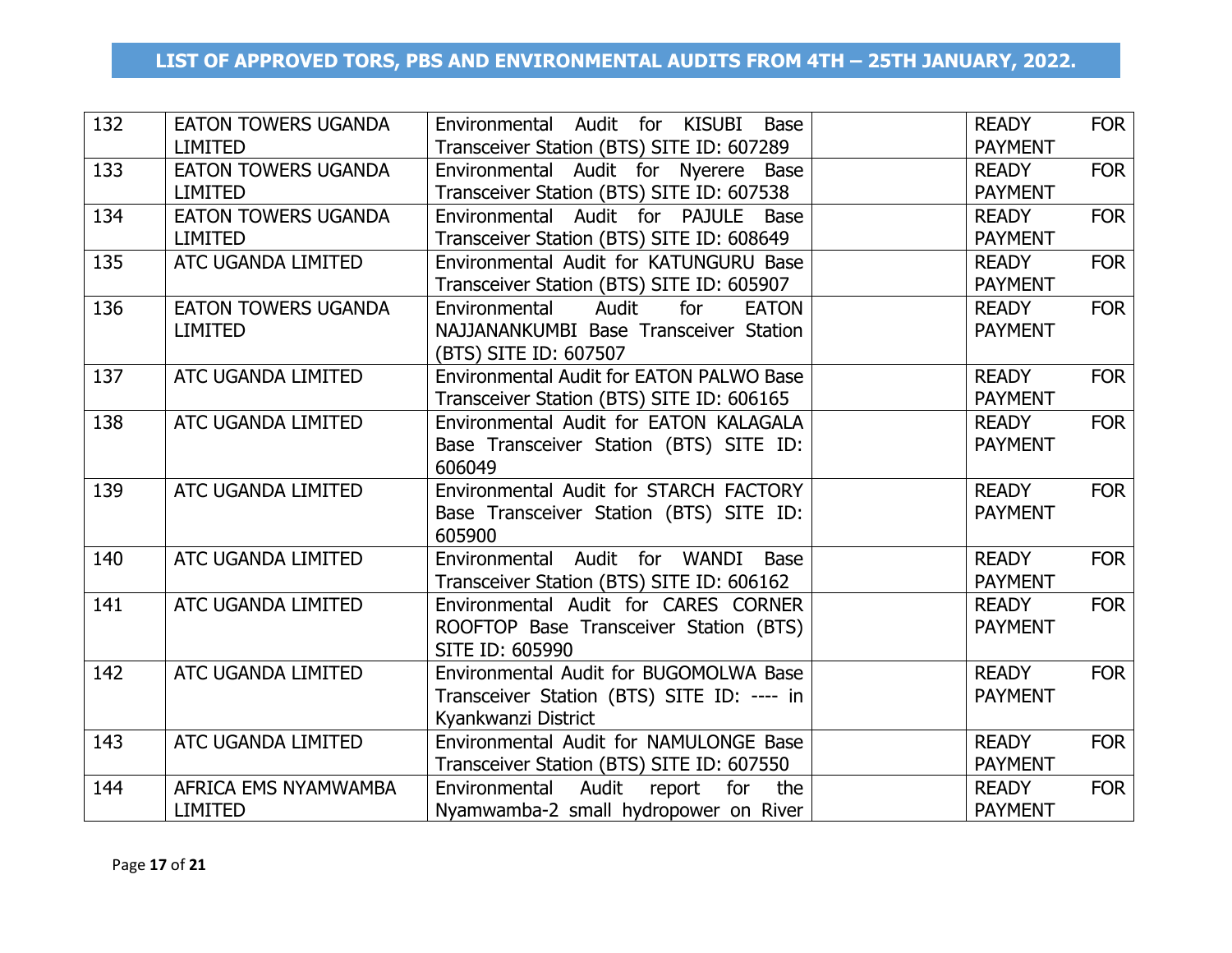|     |                                                                 | Nyamwamba, in Katiri and Kilembia Villages,<br>Bulembia<br>Kasese<br>Divisioan,<br>Municipal<br>Council, Kasese District                                          |      |                                               |
|-----|-----------------------------------------------------------------|-------------------------------------------------------------------------------------------------------------------------------------------------------------------|------|-----------------------------------------------|
| 145 | ATC UGANDA LIMITED                                              | Environmental Audit for Namulonge B Base<br>Transceiver Station. SITE ID: 607551                                                                                  |      | <b>READY</b><br><b>FOR</b><br><b>PAYMENT</b>  |
| 146 | <b>BIYINZIKA POULTRY</b><br><b>INTERNATIONAL LIMITED</b>        | Environmental Audit for Biyinzika Poultery<br>Hatchery on plot 1158, block 97, in Lukojjo<br>Village, Mpoma Parish, Nama Sub-County in<br><b>Mukono District</b>  |      | <b>FOR</b><br><b>READY</b><br><b>PAYMENT</b>  |
| 147 | ATC UGANDA LIMITED                                              | Environmental Audit report for Hoima Base<br>Transceiver Station (BTS) SITE ID: 605135                                                                            |      | <b>READY</b><br><b>FOR</b><br><b>PAYMENT</b>  |
| 148 | ATC UGANDA LIMITED                                              | Environmental Audit report for Kyatoko Base<br>Transceiver Station (BTS) SITE ID: 605225                                                                          |      | <b>FOR</b><br><b>READY</b><br><b>PAYMENT</b>  |
| 149 | ATC UGANDA LIMITED                                              | Environmental Audit report for Lubiri Base<br>Transceiver Station (BTS) SITE ID: 607367                                                                           |      | <b>FOR</b><br><b>READY</b><br><b>PAYMENT</b>  |
| 150 | ATC UGANDA LIMITED                                              | Environmental Audit report for Nakawuka 2<br>Base Transceiver Station (BTS) SITE ID:<br>607519                                                                    |      | <b>FOR</b><br><b>READY</b><br><b>PAYMENT</b>  |
| 151 | ATC UGANDA LIMITED                                              | Environmental Audit report for Bugambe<br>Base Transceiver Station (BTS) SITE ID:<br>606030                                                                       |      | <b>FOR</b><br><b>READY</b><br><b>PAYMENT</b>  |
| 152 | <b>GAME TRAILS UGANDA</b><br><b>LIMITED</b>                     | Scoping Report and ToR for the proposed<br>Sport Hunting and Camping, in Bugungu<br>Wildlife Reserve in Buliisa District.                                         | 7920 | <b>READY</b><br><b>FOR</b><br><b>DISPATCH</b> |
| 153 | <b>DEVELOP HOLDINGS AND</b><br><b>INVESTMENTS PTY LITD</b>      | ToR for undertaking ESIA for the proposed<br>Rice Milling Plant along Tirinyi Road, in<br>Bupala Village, Bukoona Parish, Nakalama<br>Sub-County, Iganga District | 8181 | <b>FOR</b><br><b>READY</b><br><b>DISPATCH</b> |
| 154 | STEEMA TRANSFORMERS<br>AND ELECTRICALS UGANDA<br><b>LIMITED</b> | ToR for undertaking ESIA                                                                                                                                          | 8129 | <b>DISPATCHED</b>                             |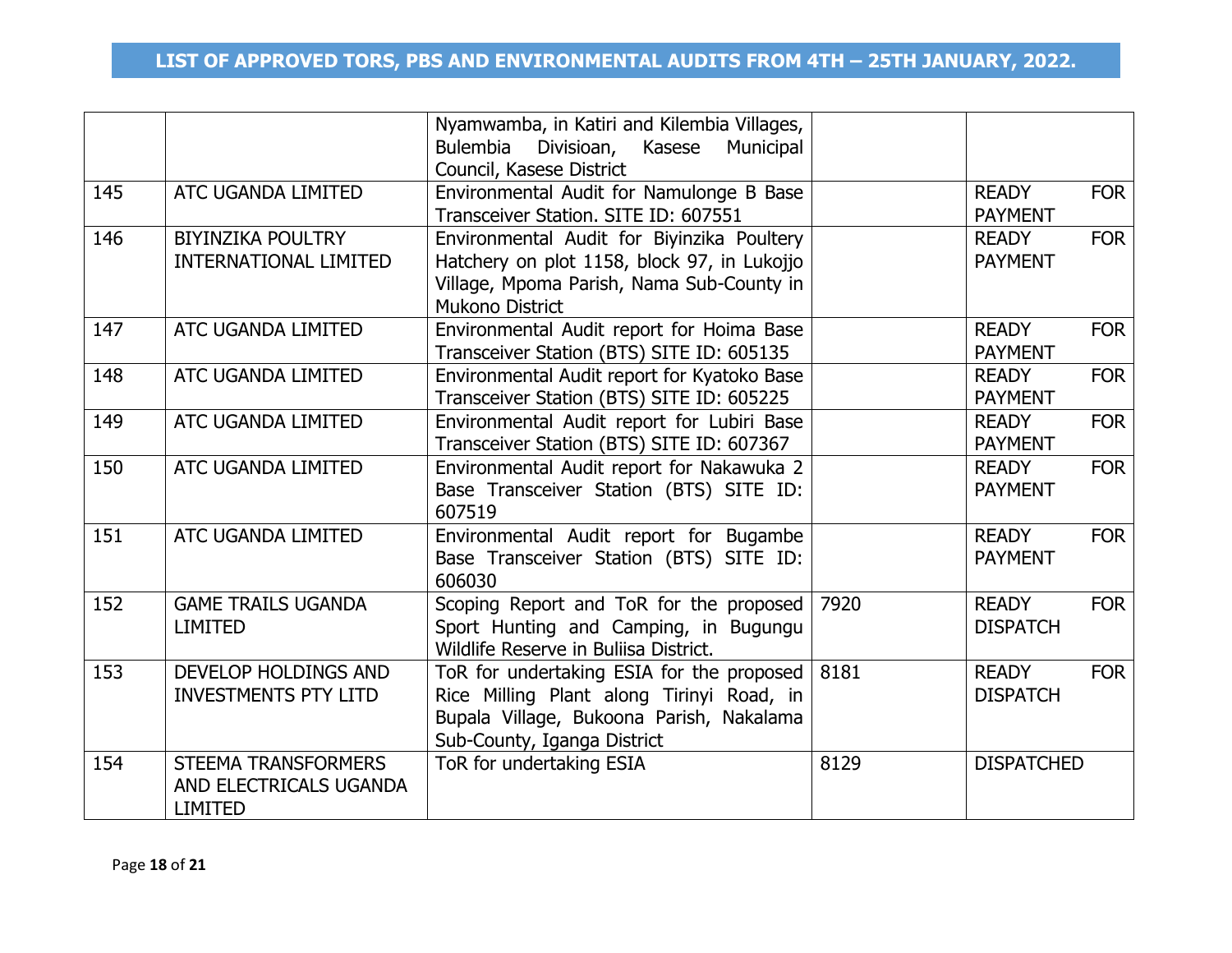| 155 | <b>CHINA RAILWAY SEVENTH</b><br><b>GROUP CO. LTD</b>  | Decommissioning and Restoration Plan for<br>the Borrow Area at km 25 LHS 4km located<br>in Kikoora Village, Butoole Parish, Kyangwali<br>Sub-County, Kikuube District                                                                                                     |      | <b>READY</b><br><b>FOR</b><br><b>DISPATCH</b> |
|-----|-------------------------------------------------------|---------------------------------------------------------------------------------------------------------------------------------------------------------------------------------------------------------------------------------------------------------------------------|------|-----------------------------------------------|
| 156 | BE ENERGY LIMITED                                     | ToR for carrying out an Environmental Audit<br>of five fuel service stations in the Districts of<br>Kampala – Bakri Fuel Service Station,<br>Mopetro Fuel Service Station, Tagadum Fuel<br>Service Station, Delta Petroleum Fuel Station<br>and Omak Fuel Service Station |      | <b>READY</b><br><b>FOR</b><br><b>DISPATCH</b> |
| 157 | EAST AFRICA GASOIL (U)<br><b>LIMITED</b>              | ToR for ESIA for the proposed East Africa<br>Gasoil Fuel Station in Kayunga                                                                                                                                                                                               |      | <b>DISPATCHED</b>                             |
| 158 | SEWANKAMBO AND<br><b>COMPANY ADVOCATES</b>            | <b>ASPECTS</b><br><b>OF</b><br><b>LAND</b><br>ENVIRONMENTAL<br>COMPRISED IN BUSIRO BLOCK 306, PLOT<br>6106 AT BIIRA IN SUMBWE ZONE, SUMBWE<br>PARISH, WAKISO DISTRICT.                                                                                                    |      | <b>DISPATCHED</b>                             |
| 159 | <b>BALI YUAN TONG</b><br><b>INTERNATIONAL SMC LTD</b> | CHANGE OF NAME FROM BAILY EXPRESS<br>INTERNATIONAL TO BAILI YUANTONG<br><b>INTERNATIONAL</b>                                                                                                                                                                              |      | <b>DISPATCHED</b>                             |
| 160 | CHINA WU YI COMPANY<br><b>LIMITED</b>                 | ToR for carrying out ESIA for the proposed<br>Temporary Campsite on Kyiwalianga street in<br>Mutuba - Musisi LC1, Katwe Ward, Masaka<br>City                                                                                                                              | 7877 | <b>DISPATCHED</b>                             |
| 162 | ATC UGANDA LIMITED                                    | Environmental Audit for the operations of the<br>Nzengo Base Transceiver Station (Site ID<br>607605) located in Buyiwa Village, Ssango<br>Parish, Buwama Sub-County, Mpigi District                                                                                       |      | <b>READY</b><br><b>FOR</b><br><b>PAYMENT</b>  |
| 163 | HIMA CEMENT LIMITED                                   | ToR for carrying out an Environmental<br>Compliance Audit pertaining to the<br>operations of the Dura limestone Quarry<br>within Queen Elizabeth National Park in<br>Kamwenge District                                                                                    |      | <b>DISPATCHED</b>                             |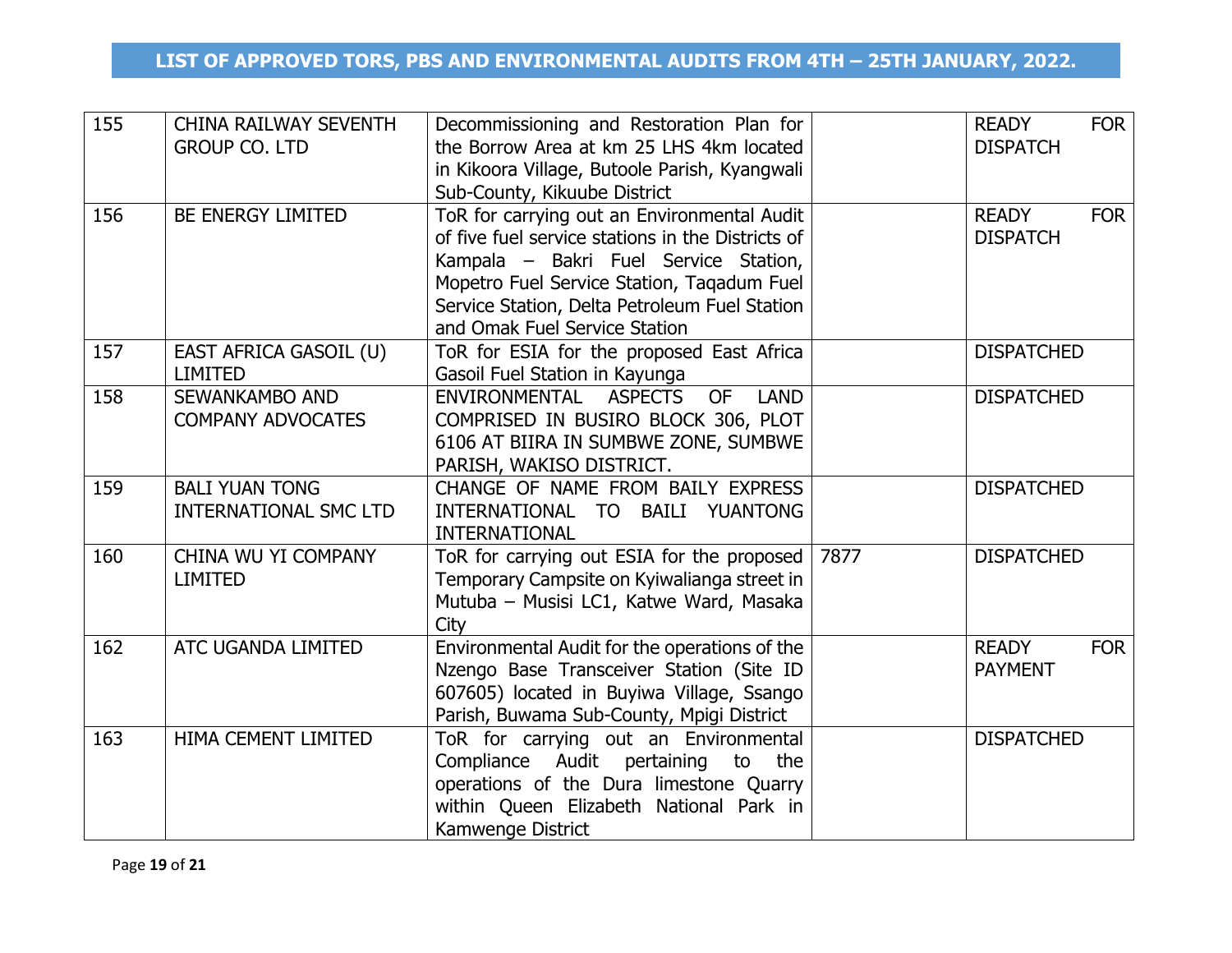| 164 | <b>BETA PROJECTS LIMITED</b>                               | ToR for the ESIA for the proposed supply<br>base campsite located in Kasinyi village, Nile<br>Parish, Ngwendo Sub-County in Buliisa<br><b>District</b>                                                        |      | <b>DISPATCHED</b>                             |
|-----|------------------------------------------------------------|---------------------------------------------------------------------------------------------------------------------------------------------------------------------------------------------------------------|------|-----------------------------------------------|
| 165 | HUAYE INTENATIONAL<br><b>LOGISTICS COMPANY LTD</b>         | ToR for undertaking ESIA for<br>the<br>modifications on the mini diesel storage<br>facility, in Namilyango Village,                                                                                           |      | <b>DISPATCHED</b>                             |
| 166 | SUNBELT INDUSTRIES LTD                                     | Inspection of Tarpaulin and Metal Recycling<br>Facility in Kampala Industrial Park in Goma<br>Sub-County, Mukono District                                                                                     |      | <b>READY</b><br><b>FOR</b><br><b>DISPATCH</b> |
| 167 | CHINA RAILWAY NO. 5<br>ENGINEERING GROUP CO.<br><b>LTD</b> | Review of the scoping report and TOR for $ 8174 $<br>ESIA for the proposed Murram Borrow Sites<br>in Karujubu Ivision, Masindi Municipal<br>Council, Masindi District                                         |      | <b>DISPATCHED</b>                             |
| 168 | CHINA RAILWAY NO. 5<br>ENGINEERING GROUP CO.<br><b>LTD</b> | Review of the scoping report and TOR for $ 8173\rangle$<br>ESIA for the proposed Murram Borrow Sites<br>along Masindi-Kigumba Raod in Kidima<br>Village, Kigumba Sub-County in Kiryandongo<br><b>District</b> |      | <b>DISPATCHED</b>                             |
| 169 | NAMEKARA MINING<br><b>COMPANY LIMITED</b>                  | TOR for<br>undertaking<br>compliance<br>a<br>Audit of<br>Namekara<br>Environmetal<br>the<br>Vermiculite Mine in Butiru and Bugobero in<br>Manafwa District                                                    | 2704 | <b>DISPATCHED</b>                             |
| 170 | <b>SUNMAKER ENERGY</b><br><b>UGANDA LIMITED</b>            | TOR report for the ESIA for Cosl Radioactive   8163<br>Material Storage Bunker for Tilenga Project<br>Kasinyi Village, Ngwedo Sub-County in<br><b>Buliisa District</b>                                        |      | <b>DISPATCHED</b>                             |
| 171 | <b>VICTORIA SUGAR LIMITED</b>                              | TOR for carrying out Environmental Audit of 2741<br>the Sugar Factory in Ndiburungi Village,<br>Kakabale Parish, Butuntumula Sub-County,<br>Luwero District                                                   |      | <b>DISPATCHED</b>                             |